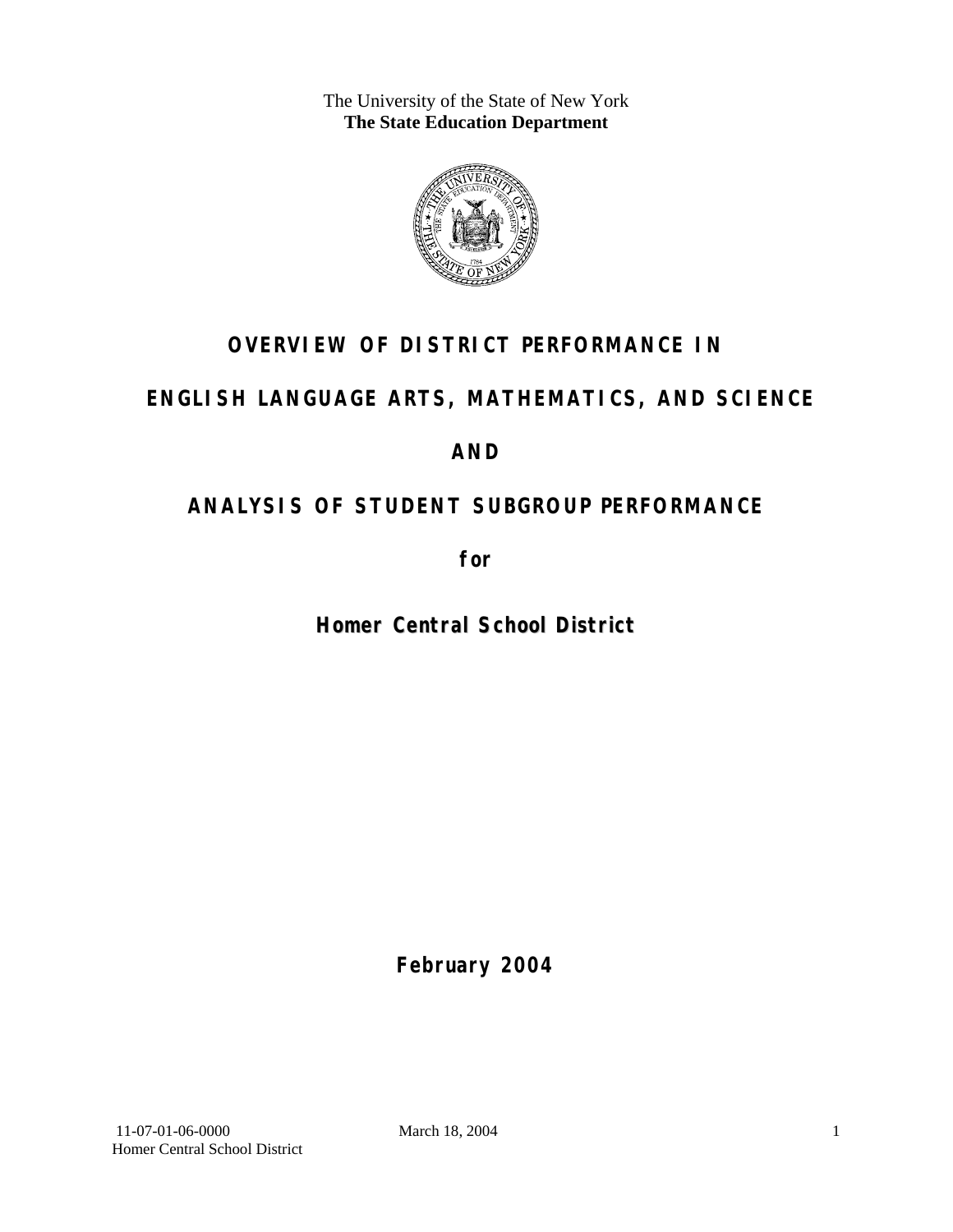#### **THE UNIVERSITY OF THE STATE OF NEW YORK**

#### **Regents of The University**

| Tonawanda             |
|-----------------------|
| <b>Hollis</b>         |
| Staten Island         |
| New Rochelle          |
| Peru                  |
| Huntington            |
| <b>North Syracuse</b> |
| New York              |
| <b>Belle Harbor</b>   |
| <b>Buffalo</b>        |
| Hartsdale             |
| Albany                |
| <b>Bronx</b>          |
| New York              |
| <b>Binghamton</b>     |
| Rochester             |

#### **President of The University and Commissioner of Education**

RICHARD P. MILLS

**Deputy Commissioner for Elementary, Middle, Secondary and Continuing Education**  JAMES A. KADAMUS

#### **Coordinator, School Operations and Management Services**

CHARLES SZUBERLA

#### **Coordinator, Information and Reporting Services**

MARTHA P. MUSSER

The State Education Department does not discriminate on the basis of age, color, religion, creed, disability, marital status, veteran status, national origin, race, gender, genetic predisposition or carrier status, or sexual orientation in its educational programs, services and activities. Portions of this publication can be made available in a variety of formats, including braille, large print or audio tape, upon request. Inquiries concerning this policy of nondiscrimination should be directed to the Department's Office for Diversity, Ethics, and Access, Room 530, Education Building, Albany, NY 12234. **Requests for additional copies of this publication may be made by contacting the Publications Sales Desk, Room 309, Education Building, Albany, NY 12234.** 

Please address all correspondence about this report that is not related to data corrections to:

*School Report Card Coordinator Information and Reporting Services Team New York State Education Department Room 863 EBA 89 Washington Avenue Albany, NY 12234*  E-mail: *RPTCARD@mail.nysed.gov*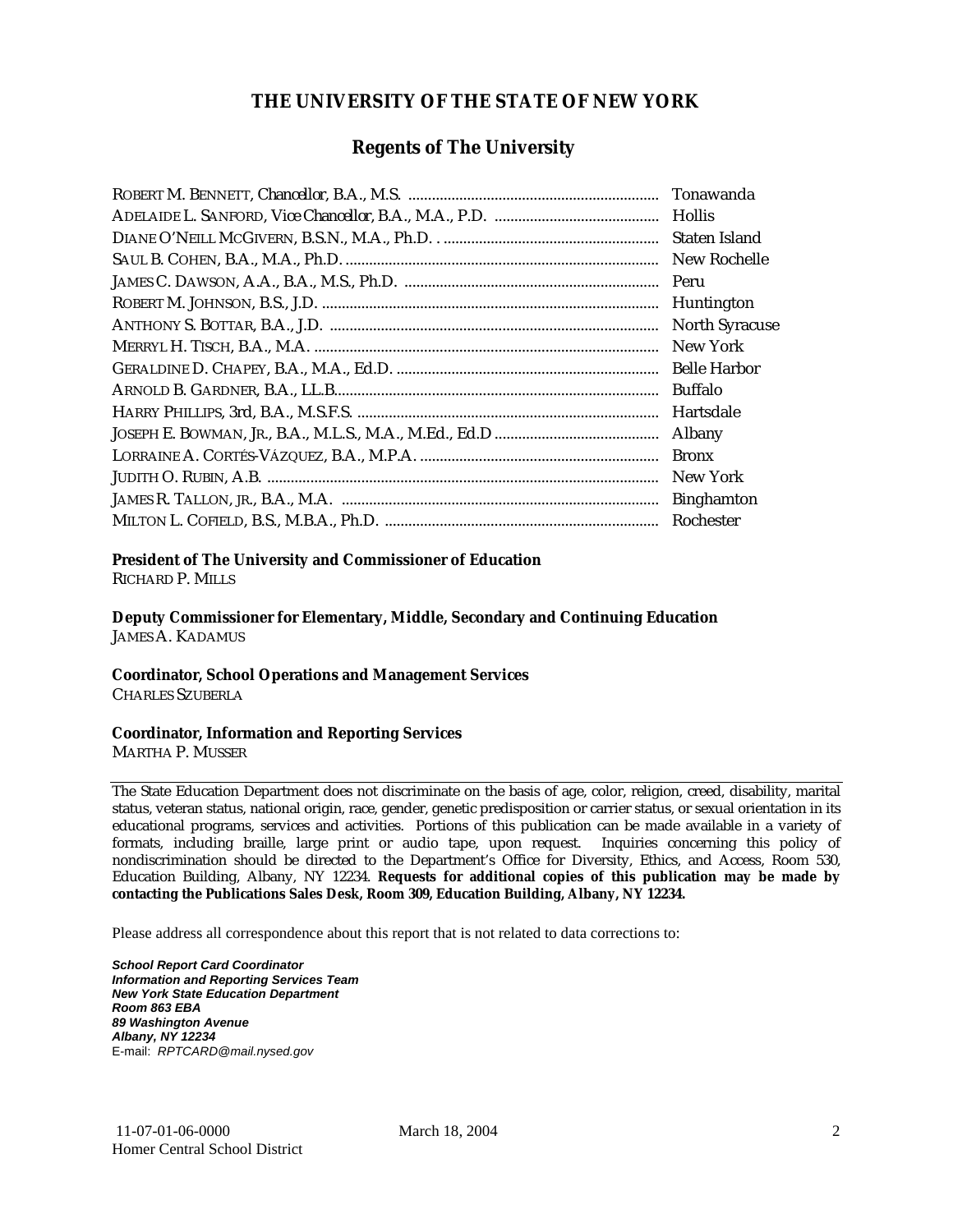The *New York State District Report Card* is an important part of the Board of Regents effort to raise learning standards for all students. It provides information to the public on student performance and other measures of district performance. Knowledge gained from the district report card on a district's strengths and weaknesses can be used to improve instruction and services to students.

The *New York State District Report Card* consists of three parts: the *Overview of District Performance in English Language Arts, Mathematics, and Science and Analysis of Student Subgroup Performance,* the *Comprehensive Information Report,* and the *District Accountability Report*. The *Overview and Analysis* presents performance data on measures required by the federal No Child Left Behind Act: English, mathematics, science, and graduation rate. Performance data on other State assessments can be found in the *Comprehensive Information Report*. The *District Accountability Report* provides information as to whether a district is making adequate progress toward enabling all students to achieve proficiency in English and mathematics.

State assessments are designed to help ensure that all students reach high learning standards. They show whether students are getting the foundation knowledge they need to succeed at the elementary, middle, and commencement levels and beyond. The State requires that students who are not making appropriate progress toward the standards receive academic intervention services.

In the *Overview*, performance on the elementary- and middle-level assessments in English language arts and mathematics and on the middle-level science test is reported in terms of mean scores and the percentage of students scoring at each of the four levels. These levels indicate performance on the standards from seriously deficient to advanced proficiency. Performance on the elementary-level science test is reported in terms of mean scores and the percentage of students making appropriate progress. Regents examination scores are reported in four score ranges. Scores of 65 to 100 are passing; scores of 55 to 64 earn credit toward a local diploma (with the approval of the local board of education). Though each elementary- and middle-level assessment is administered to students in a specific grade, secondary-level assessments are taken by students when they complete the coursework for the core curriculum. Therefore, the performance of students at the secondary level is measured for a student cohort rather than a group of students at a particular grade level. Students are grouped in cohorts according to the year in which they first entered grade 9.

The assessment data in the *Overview and Analysis* are for all tested students in the district, including general-education students and students with disabilities. In the *Overview*, each district's performance is compared with that of all public schools statewide. In the *Analysis*, performance is disaggregated by race/ethnicity, disability status, gender, LEP status, income level, and migrant status.

Explanations of terms referred to or symbols used in this part of the district report card may be found in the glossary on the last page. Further information on the district report card may be found in the guide, *Understanding Your School Report Card: February 2004*, available on the Information and Reporting Services Web site at www.emsc.nysed.gov/irts.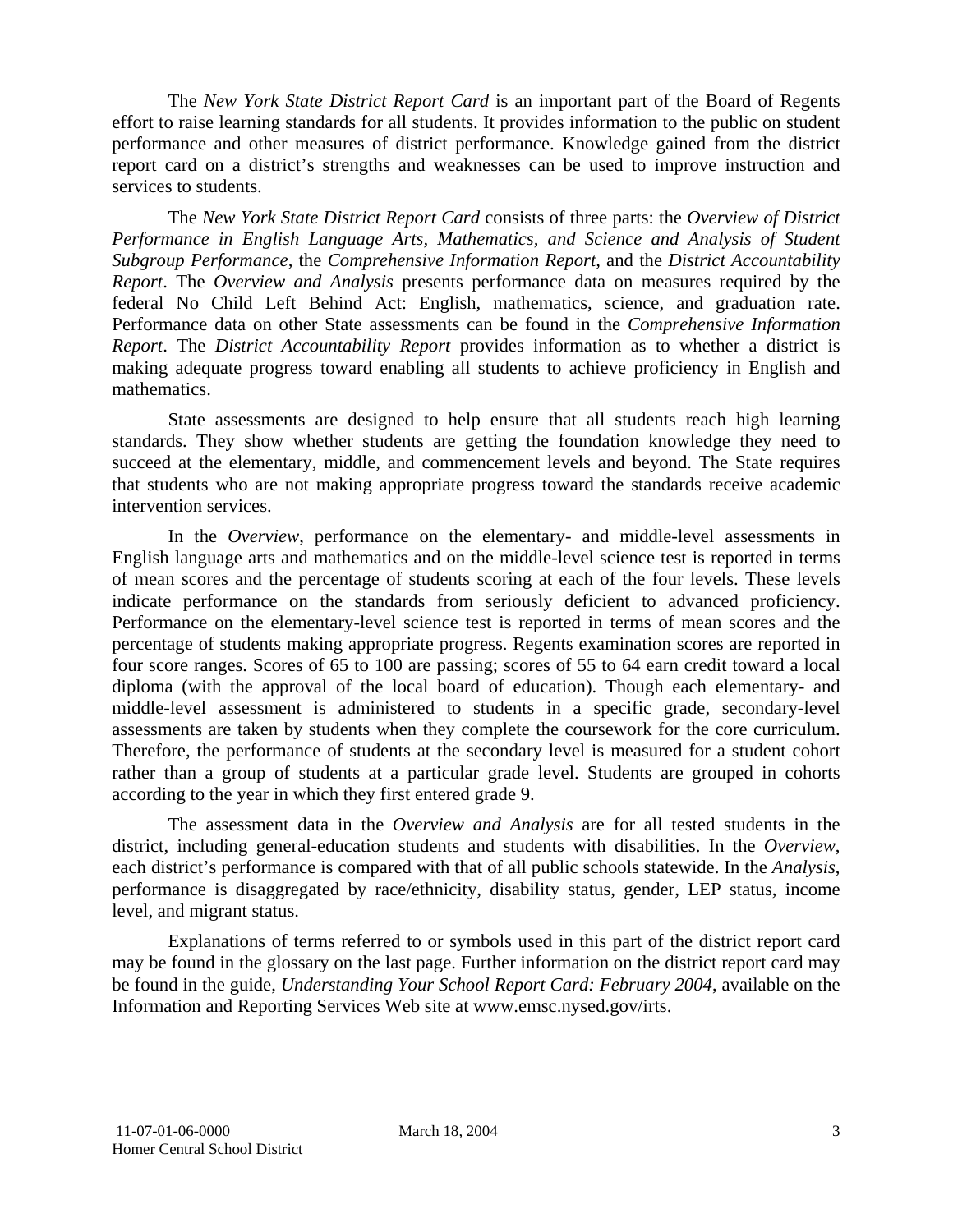# **Overview of District Performance in English Language Arts, Mathematics, and Science**

#### **District Profile**

| Superintendent:<br>Douglas Larison |             | Phone: | (607)749-7241             |
|------------------------------------|-------------|--------|---------------------------|
| ∣ Organization                     | Grade Range |        | <b>Student Enrollment</b> |
| $2002 - 03$                        | <b>NA</b>   |        | 2448                      |

| 2001–02 District-wide Total Expenditure per Pupil      | \$9.210  |
|--------------------------------------------------------|----------|
| 2001-02 NYS Public Schools Total Expenditure per Pupil | \$12,265 |

#### **2002–03 Percentage of Core Classes Taught by Highly Qualified Teachers\***

| <b>Number of Core</b><br><b>Classes</b> | <b>Percent Taught</b><br>by Highly<br>Qualified<br><b>Teachers</b> |
|-----------------------------------------|--------------------------------------------------------------------|
| 426                                     | 98%                                                                |
| . .<br>- -<br>----                      |                                                                    |

\*For the 2002-03 school year, SED is reporting that teachers of core classes are highly qualified if they are certified to teach those classes. However, No Child Left Behind (NCLB) imposes requirements beyond certification for some teachers to be considered highly qualified. In future years, when New York State uses the NCLB criteria for reporting, certified teachers must fulfill all NCLB requirements to be counted as highly qualified.

#### **2002–03 Percentage of Teachers with No Valid Teaching Certificate\***

| Number of<br><b>Teachers</b> | <b>Percent with No</b><br><b>Valid Teaching</b><br><b>Certificate</b> |
|------------------------------|-----------------------------------------------------------------------|
| 199                          | 2%                                                                    |

\*This count includes teachers with temporary licenses who do not have a valid permanent, provisional, or transitional teaching certificate.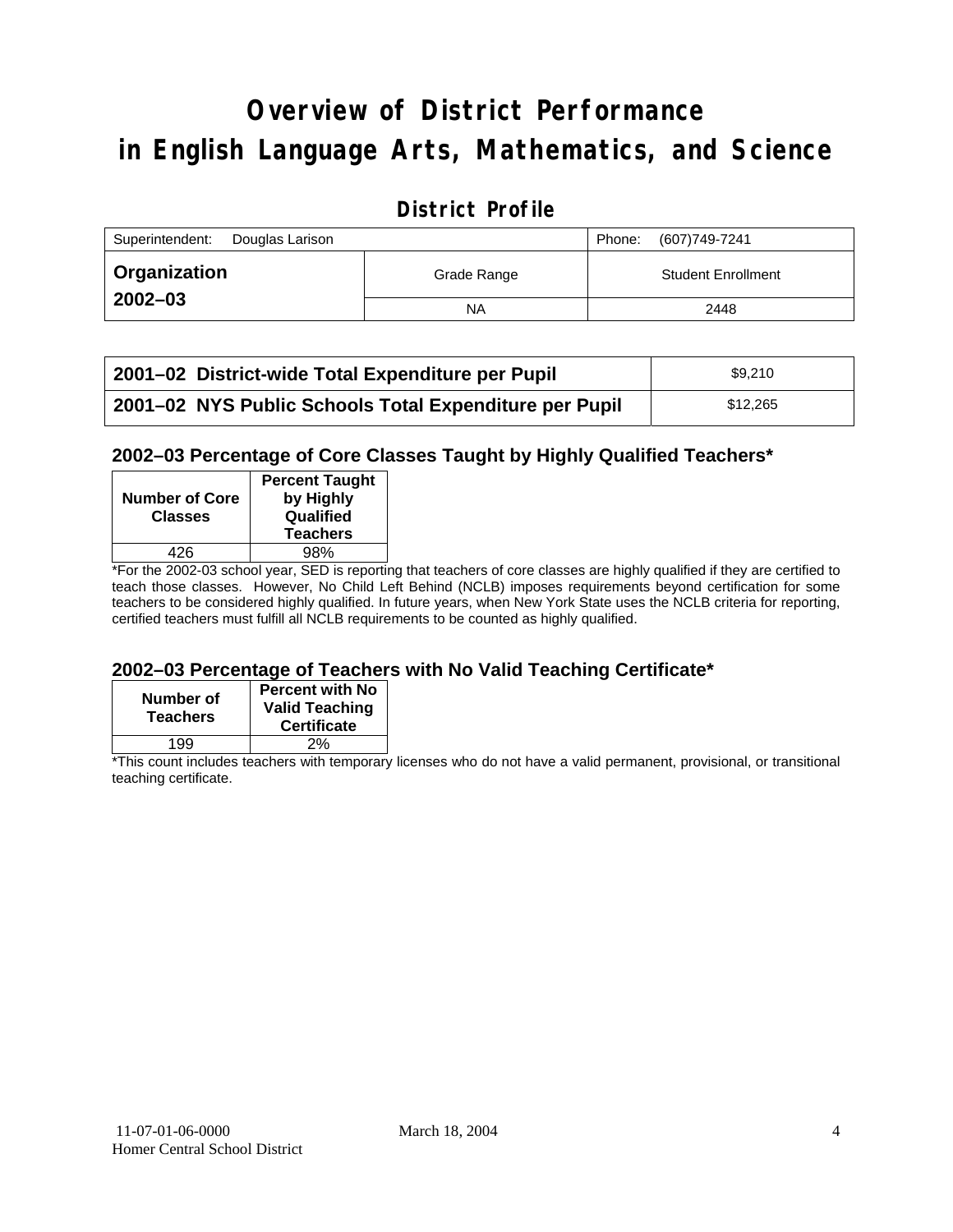English Language Arts



| <b>Counts of Students Tested</b>              |                    |                    |                    |                    |              |                   |
|-----------------------------------------------|--------------------|--------------------|--------------------|--------------------|--------------|-------------------|
| <b>Performance at</b><br><b>This District</b> | Level 1<br>455-602 | Level 2<br>603-644 | Level 3<br>645-691 | Level 4<br>692-800 | <b>Total</b> | <b>Mean Score</b> |
| Jan-Feb 2001                                  |                    | 56                 | 94                 | 26                 | 178          | 658               |
| Jan-Feb 2002                                  |                    | 68                 | 80                 | 22                 | 174          | 654               |
| Feb 2003                                      | 15                 | 57                 | 76                 | 24                 | 172          | 650               |

|         | Elementary-Level English Language Arts Levels — Listening, Reading, and Writing Standards                 |  |  |  |  |  |
|---------|-----------------------------------------------------------------------------------------------------------|--|--|--|--|--|
| Level 4 | These students exceed the standards and are moving toward high performance on the Regents examination.    |  |  |  |  |  |
| Level 3 | These students meet the standards and, with continued steady growth, should pass the Regents examination. |  |  |  |  |  |
| Level 2 | These students <b>need extra help</b> to meet the standards and pass the Regents examination.             |  |  |  |  |  |
| Level 1 | These students have serious academic deficiencies.                                                        |  |  |  |  |  |

**Performance of Limited English Proficient Students Taking the New York State English as a Second Language Achievement Test (NYSESLAT) as the Measure of English Language Arts Achievement**

| Grade 4 | <b>Number</b><br>Tested | Level 1 | Level 2 | Level 3  | Level 4  |
|---------|-------------------------|---------|---------|----------|----------|
| 2003    | <u>_</u>                | #       | π       | $^{\pi}$ | $^{\pi}$ |

**Performance of Students with Severe Disabilities on the New York State Alternate Assessment (NYSAA) in English** 

| <b>Elementary Level</b> | <b>Number</b><br>Tested | AA-Level 1 | AA-Level 2 | AA-Level 3 | AA-Level 4 |
|-------------------------|-------------------------|------------|------------|------------|------------|
| $2002 - 03$             |                         |            |            |            |            |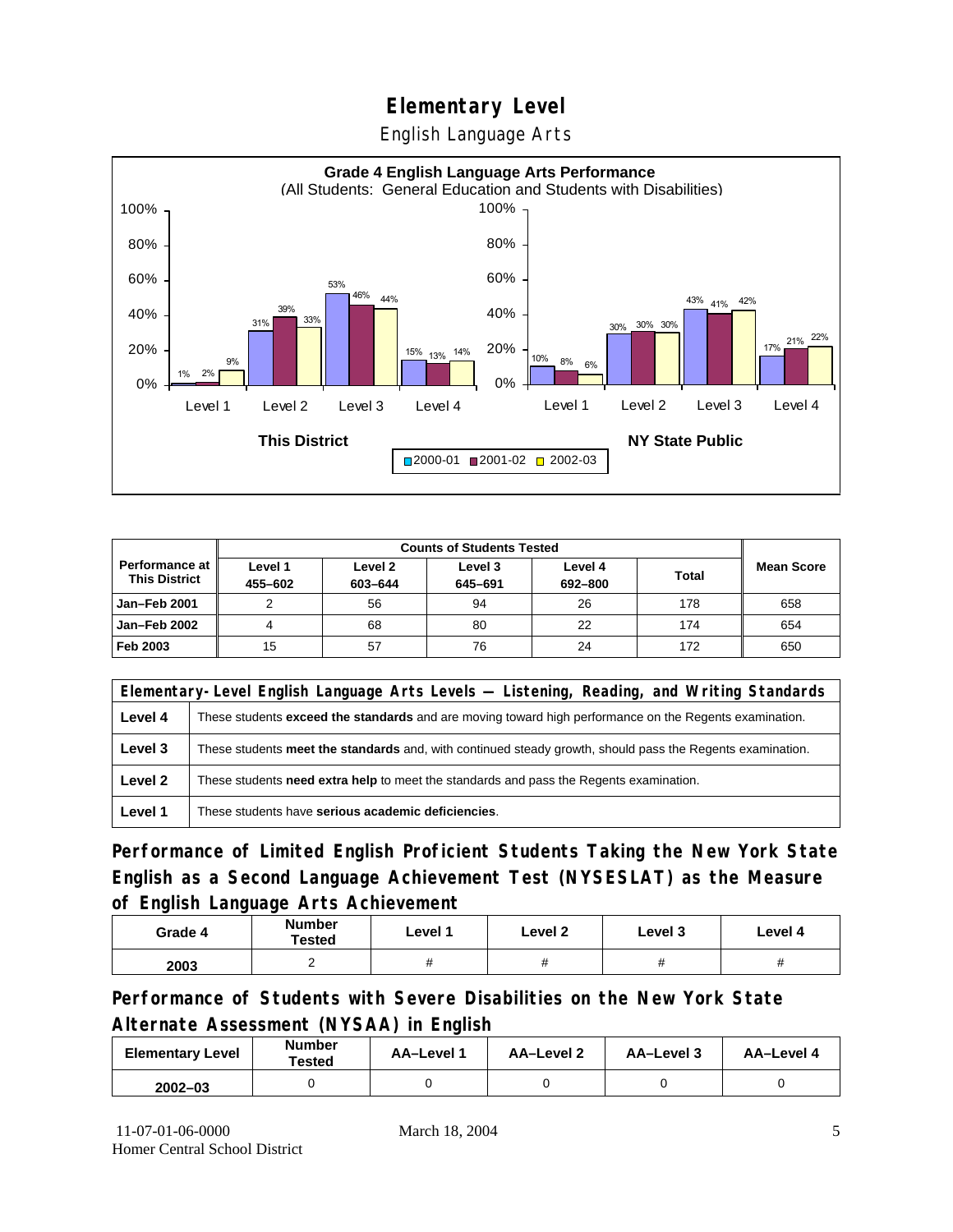#### Mathematics



| <b>Counts of Students Tested</b>                |                    |                    |                    |                    |              |                   |
|-------------------------------------------------|--------------------|--------------------|--------------------|--------------------|--------------|-------------------|
| <b>Performance at I</b><br><b>This District</b> | Level 1<br>448-601 | Level 2<br>602-636 | Level 3<br>637-677 | Level 4<br>678-810 | <b>Total</b> | <b>Mean Score</b> |
| <b>May 2001</b>                                 |                    | 51                 | 96                 | 30                 | 180          | 651               |
| May 2002                                        |                    | 52                 | 85                 | 27                 | 172          | 646               |
| May 2003                                        |                    | 33                 | 93                 | 39                 | 173          | 655               |

|         | Elementary-Level Mathematics Levels -                                                                         |  |  |  |  |
|---------|---------------------------------------------------------------------------------------------------------------|--|--|--|--|
|         | Knowledge, Reasoning, and Problem-Solving Standards                                                           |  |  |  |  |
| Level 4 | These students <b>exceed the standards</b> and are moving toward high performance on the Regents examination. |  |  |  |  |
| Level 3 | These students meet the standards and, with continued steady growth, should pass the Regents examination.     |  |  |  |  |
| Level 2 | These students need extra help to meet the standards and pass the Regents examination.                        |  |  |  |  |
| Level 1 | These students have serious academic deficiencies.                                                            |  |  |  |  |

#### **Performance of Students with Severe Disabilities on the New York State Alternate Assessment (NYSAA) in Mathematics**

| <b>Elementary Level</b> | <b>Number</b><br>Tested | AA-Level 1 | AA-Level 2 | AA-Level 3 | AA-Level 4 |
|-------------------------|-------------------------|------------|------------|------------|------------|
| $2002 - 03$             |                         |            |            |            |            |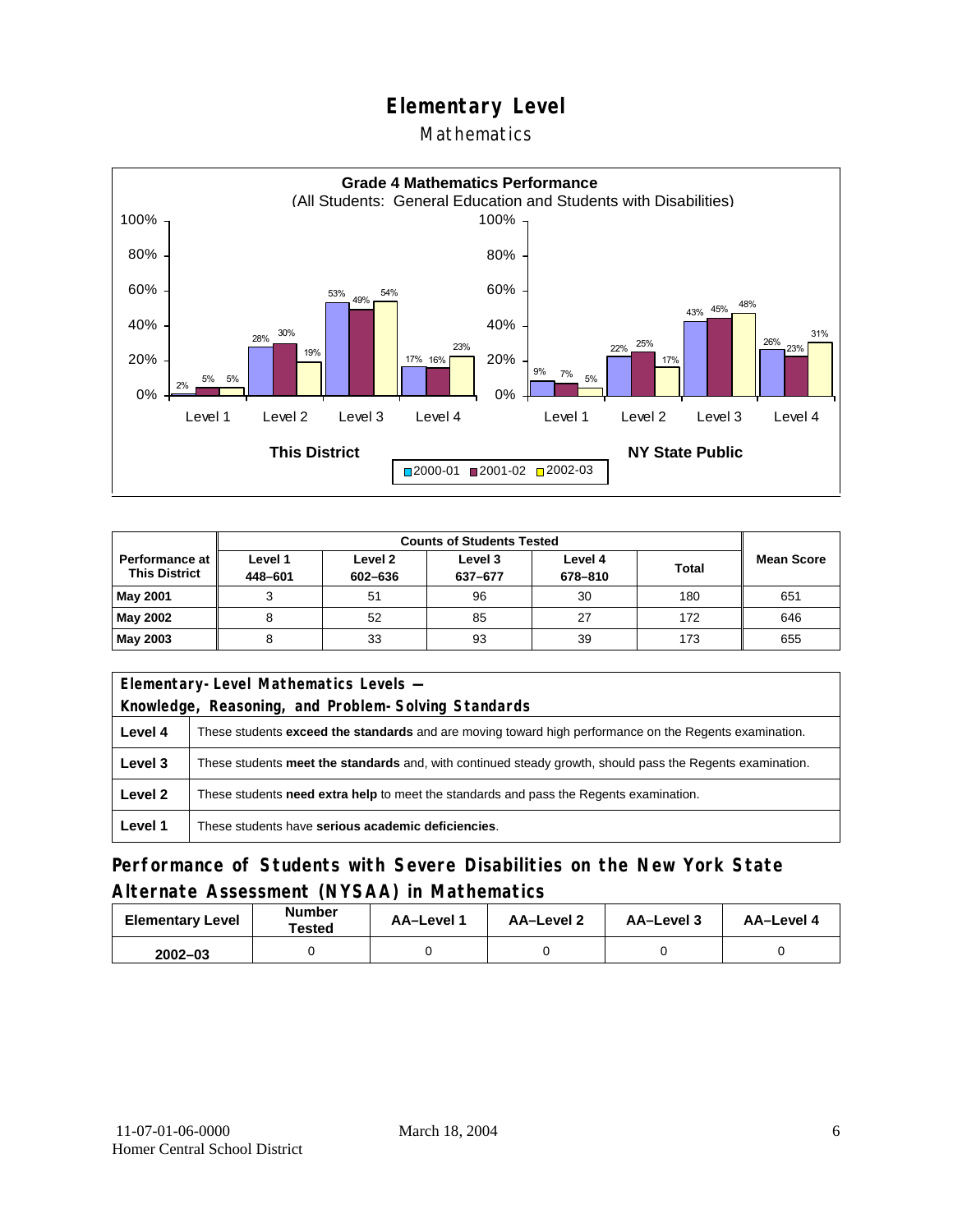Science Multiple-Choice



**All Students** 

|                 |     | Number Tested   Number Above SDL   Mean Score |    |  |  |  |  |
|-----------------|-----|-----------------------------------------------|----|--|--|--|--|
| May 2001        | 183 | 143                                           | 34 |  |  |  |  |
| <b>May 2002</b> | 172 | 127                                           | 33 |  |  |  |  |
| May 2003        |     | 133                                           | 34 |  |  |  |  |

| Grade 4 Science - Knowledge, Reasoning, and Problem-Solving Standards |                                                                                                                                                                                                                                          |  |  |  |  |
|-----------------------------------------------------------------------|------------------------------------------------------------------------------------------------------------------------------------------------------------------------------------------------------------------------------------------|--|--|--|--|
| <b>Multiple-Choice</b><br><b>Test Component</b>                       | This component contains 45 multiple-choice questions based upon the New York State Elementary<br>Science Syllabus and referenced to the New York State Learning Standards for Mathematics, Science<br>and Technology (Elementary Level). |  |  |  |  |
| <b>State Designated</b><br>Level (SDL)                                | Students who correctly answer fewer than 30 of the 45 questions of the multiple-choice test component<br>must receive academic intervention services in the following term of instruction.                                               |  |  |  |  |
| <b>Mean Scores</b>                                                    | For the multiple-choice test component, the mean score is the average number of correct answers for<br>students tested. If all tested students answered all questions correctly, this score would be 45.                                 |  |  |  |  |

## **Elementary Level**

#### Science Performance Test

The elementary-level science test is composed of two sections, the multiple-choice section (described above) and the performance test. The performance test is not used to determine the need for academic intervention services or for accountability purposes because not all students are administered the same three tasks.

| <b>All Students</b>                       |     |    |  |  |  |  |  |
|-------------------------------------------|-----|----|--|--|--|--|--|
| <b>Number Tested</b><br><b>Mean Score</b> |     |    |  |  |  |  |  |
| May 2001                                  | 180 | 36 |  |  |  |  |  |
| May 2002                                  | 172 | 36 |  |  |  |  |  |
| <b>May 2003</b><br>36<br>170              |     |    |  |  |  |  |  |

#### **Performance of Students with Severe Disabilities on the New York State Alternate Assessment (NYSAA) in Science**

| <b>Elementary Level</b> | <b>Number</b><br>Tested | AA-Level | <b>AA-Level 2</b> | AA-Level 3 | AA-Level 4 |
|-------------------------|-------------------------|----------|-------------------|------------|------------|
| $2002 - 03$             |                         |          |                   |            |            |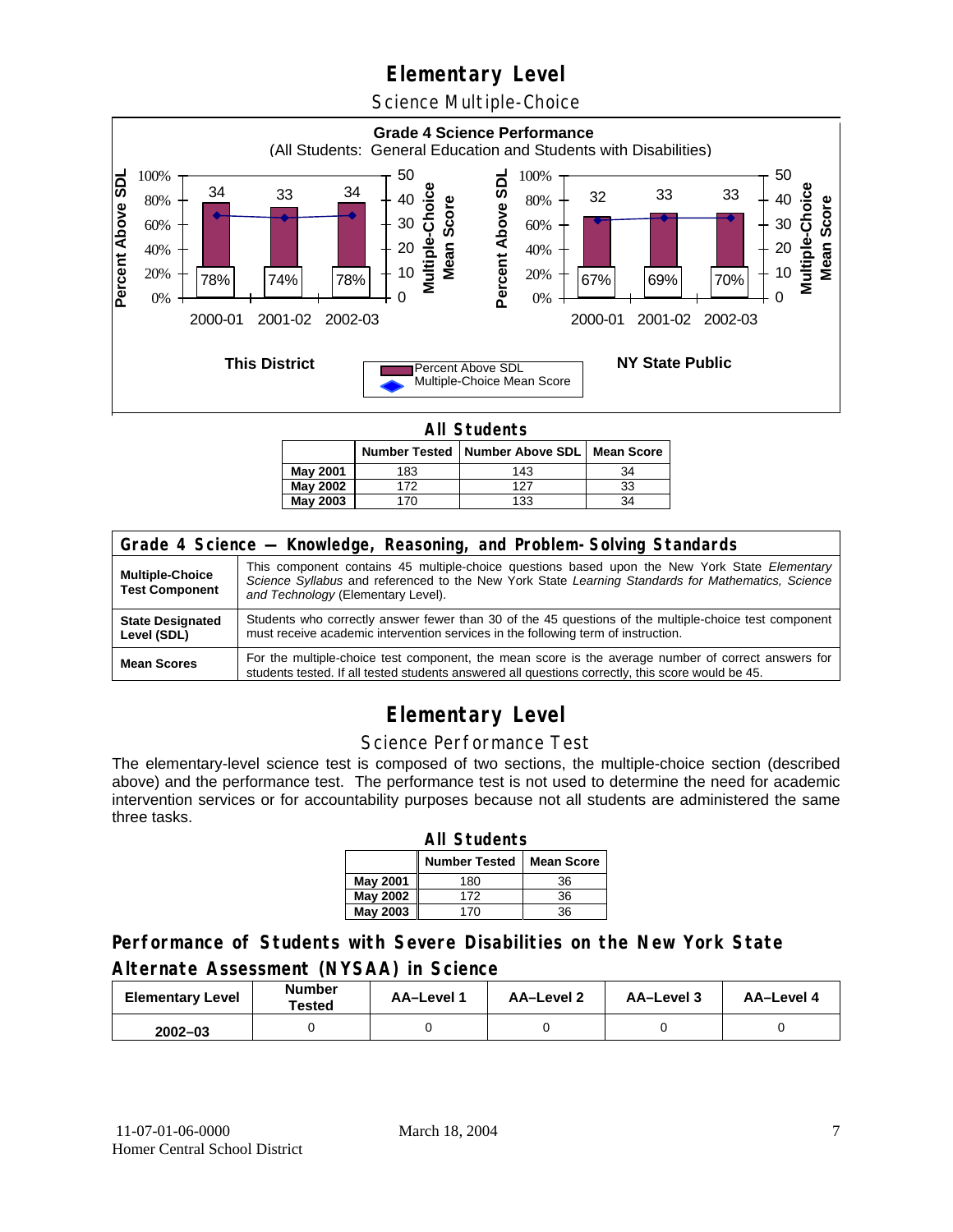English Language Arts



|                                          |                    | <b>Counts of Students Tested</b> |                    |                    |       |                   |  |  |
|------------------------------------------|--------------------|----------------------------------|--------------------|--------------------|-------|-------------------|--|--|
| Performance at I<br><b>This District</b> | Level 1<br>527-661 | Level 2<br>662-700               | Level 3<br>701-738 | Level 4<br>739-830 | Total | <b>Mean Score</b> |  |  |
| <b>May 2001</b>                          | 12                 | 91                               | 68                 | 29                 | 200   | 704               |  |  |
|                                          | Level 1<br>527-659 | Level 2<br>660-698               | Level 3<br>699-737 | Level 3<br>738-830 | Total |                   |  |  |
| <b>March 2002</b>                        | 3                  | 113                              | 80                 | 14                 | 210   | 697               |  |  |
|                                          | Level 1<br>527-657 | Level 2<br>658-696               | Level 3<br>697-736 | Level 4<br>737-830 | Total |                   |  |  |
| January 2003                             | 26                 | 92                               | 65                 | 15                 | 198   | 692               |  |  |

|         | Middle-Level English Language Arts Levels — Listening, Reading, and Writing Standards                         |  |  |  |  |
|---------|---------------------------------------------------------------------------------------------------------------|--|--|--|--|
| Level 4 | These students <b>exceed the standards</b> and are moving toward high performance on the Regents examination. |  |  |  |  |
| Level 3 | These students meet the standards and, with continued steady growth, should pass the Regents examination.     |  |  |  |  |
| Level 2 | These students <b>need extra help</b> to meet the standards and pass the Regents examination.                 |  |  |  |  |
| Level 1 | These students have serious academic deficiencies.                                                            |  |  |  |  |

**Performance of Limited English Proficient Students Taking the New York State English as a Second Language Achievement Test (NYSESLAT) as the Measure of English Language Arts Achievement**

| Grade 8 | <b>Number</b><br>Tested | Level 1 | Level 2 | Level 3 | Level 4 |
|---------|-------------------------|---------|---------|---------|---------|
| 2003    |                         |         |         |         |         |

**Performance of Students with Severe Disabilities on the New York State Alternate Assessment (NYSAA) in English** 

| Grade 8     | <b>Number</b><br>Tested | AA-Level 1 | AA-Level 2 | AA-Level 3 | AA-Level 4 |
|-------------|-------------------------|------------|------------|------------|------------|
| $2002 - 03$ |                         |            |            |            |            |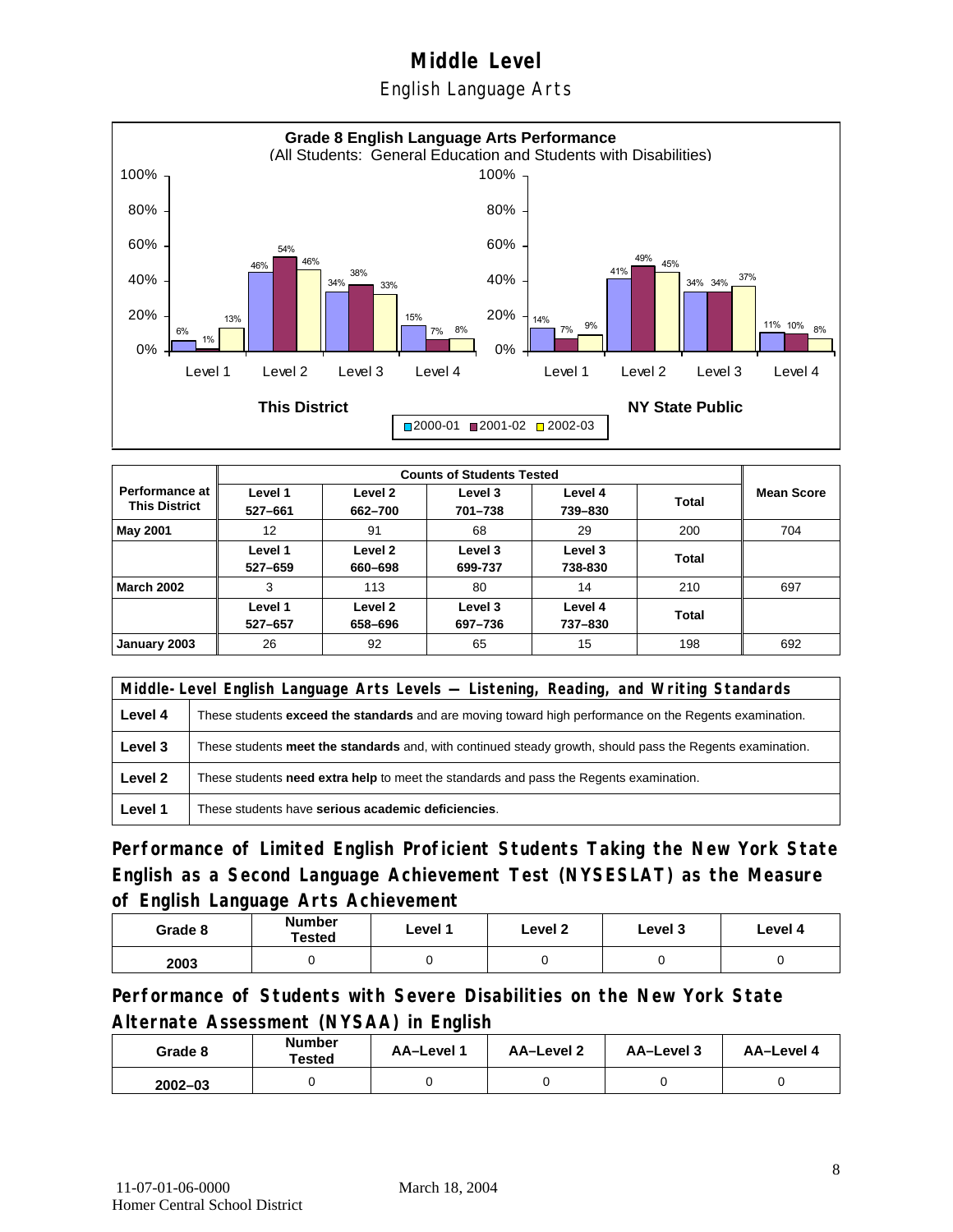#### Mathematics



| Performance at<br><b>This District</b> | Level 1<br>517-680 | Level 2<br>681-715 | Level 3<br>716-759 | Level 4<br>760-882 | <b>Total</b> | <b>Mean Score</b> |
|----------------------------------------|--------------------|--------------------|--------------------|--------------------|--------------|-------------------|
| <b>May 2001</b>                        | 38                 | 77                 | 63                 | 26                 | 204          | 713               |
| May 2002                               | 22                 | 79                 | 92                 | 18                 | 211          | 716               |
| May 2003                               | 28                 |                    | 73                 | 20                 | 198          | 710               |

|         | Middle-Level Mathematics Levels — Knowledge, Reasoning, and Problem-Solving Standards                         |  |  |  |  |
|---------|---------------------------------------------------------------------------------------------------------------|--|--|--|--|
| Level 4 | These students <b>exceed the standards</b> and are moving toward high performance on the Regents examination. |  |  |  |  |
| Level 3 | These students meet the standards and, with continued steady growth, should pass the Regents examination.     |  |  |  |  |
| Level 2 | These students <b>need extra help</b> to meet the standards and pass the Regents examination.                 |  |  |  |  |
| Level 1 | These students have serious academic deficiencies.                                                            |  |  |  |  |

#### **Performance of Students with Severe Disabilities on the New York State Alternate Assessment (NYSAA) in Mathematics**

| <b>Middle Level</b> | <b>Number</b><br>Tested | AA-Level | AA-Level 2 | AA-Level 3 | AA-Level 4 |
|---------------------|-------------------------|----------|------------|------------|------------|
| $2002 - 03$         |                         |          |            |            |            |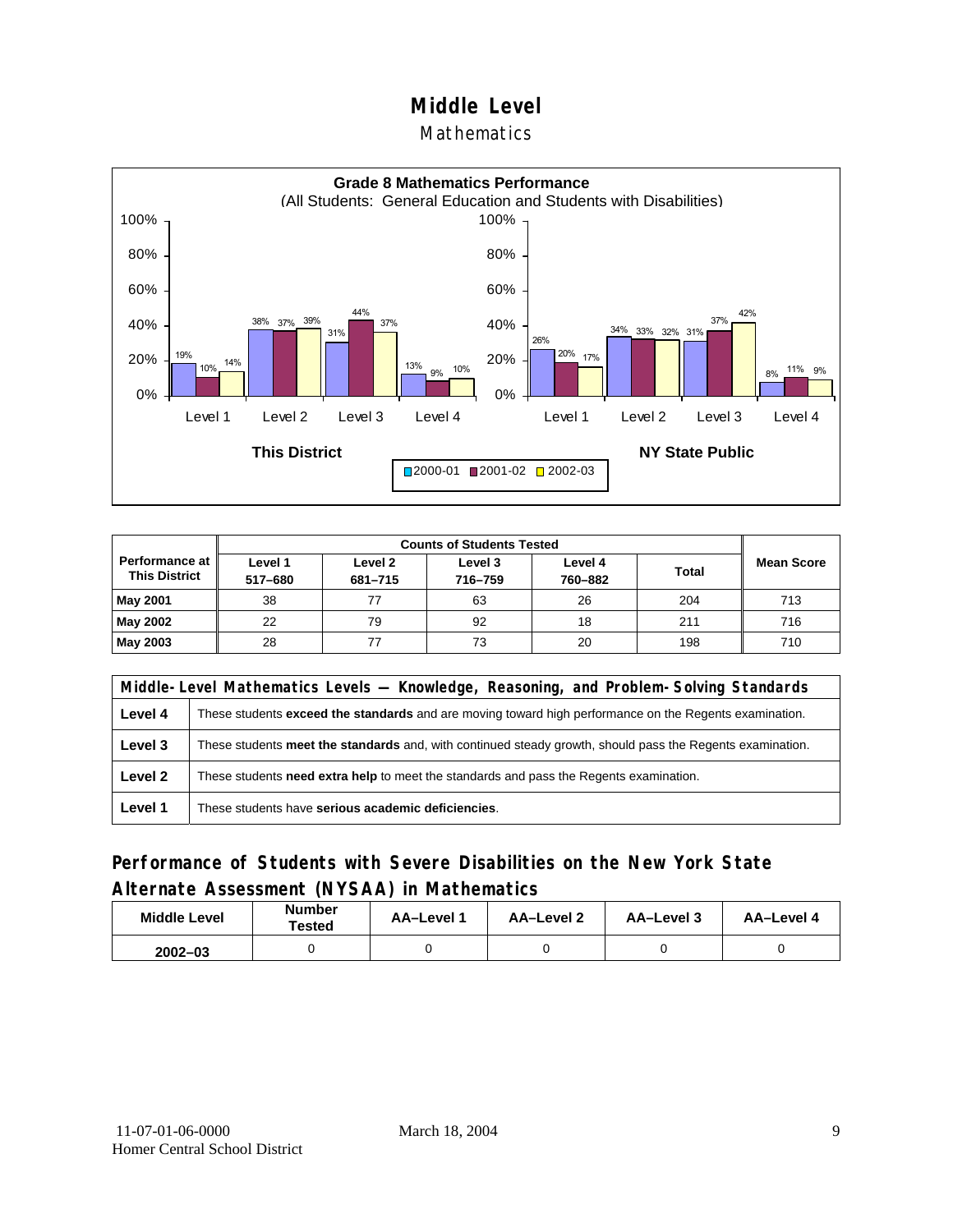#### **Science**



| <b>Performance at This District</b> |                             |         |                 |         |         |       |                   |
|-------------------------------------|-----------------------------|---------|-----------------|---------|---------|-------|-------------------|
|                                     |                             | Level 1 | Level 2         | Level 3 | Level 4 | Total | <b>Mean Score</b> |
| <b>June 2002</b>                    | <b>Middle-Level Science</b> |         | 14              | 74      | 117     | 205   | 83                |
|                                     | <b>Regents Science</b>      |         |                 |         |         |       |                   |
| January/                            | <b>Middle-Level Science</b> |         | 10 <sup>1</sup> | 83      | 87      | 180   | 82                |
|                                     | June 2003   Regents Science |         |                 |         |         |       |                   |

|         | Middle-Level Science Levels — Knowledge, Reasoning, and Problem-Solving Standards*                                                                                                             |  |  |  |  |  |  |  |
|---------|------------------------------------------------------------------------------------------------------------------------------------------------------------------------------------------------|--|--|--|--|--|--|--|
| Level 4 | These students exceed the standards on the middle-level science test and are moving toward high performance<br>on the Regents examinations or score 85-100 on a Regents science examination.   |  |  |  |  |  |  |  |
| Level 3 | These students meet the standards on the middle-level science test and, with continued steady growth, should<br>pass the Regents examinations or score 65–84 on a Regents science examination. |  |  |  |  |  |  |  |
| Level 2 | These students need extra help to meet the standards for middle-level science and to pass the Regents<br>examinations or score 55-64 on a Regents science examination.                         |  |  |  |  |  |  |  |
| Level 1 | These students have serious academic deficiencies as evidenced in the middle-level science test or score 0–54<br>on a Regents science examination.                                             |  |  |  |  |  |  |  |

\*Students may demonstrate proficiency in middle-level science by scoring at Level 3 or above on the middle-level science test or by scoring 65 or above on a Regents examination in science.

#### **Performance of Students with Severe Disabilities on the New York State Alternate Assessment (NYSAA) in Science**

| Middle-Level | Number<br>Tested | <b>AA-Level 1</b> | AA-Level 2 | AA-Level 3 | AA-Level 4 |  |
|--------------|------------------|-------------------|------------|------------|------------|--|
| $2002 - 03$  |                  |                   |            |            |            |  |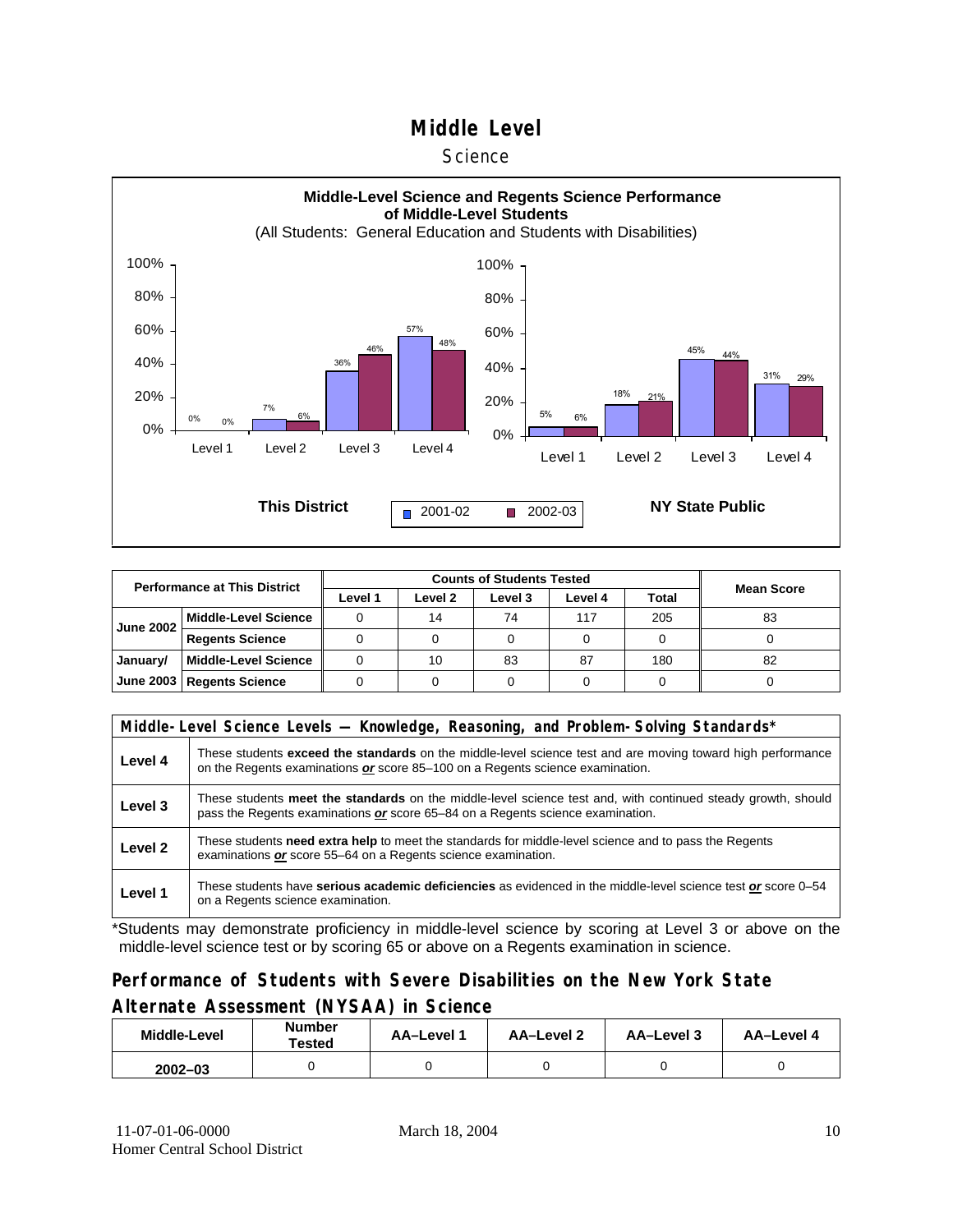### **High School English Achievement after Four Years of Instruction**

 The graph and table below present performance of the 1997, 1998, and 1999 cohort members, four years after entering grade 9, in meeting the graduation assessment requirement in English. A score of 65 or above on the Regents comprehensive examination in English is considered passing. Only the highest score of each student is counted, regardless of how many times the student took the examination. In the graph, students passing approved alternatives to this examination are counted as scoring in the 65 to 84 range. RCT results are not included in the graph. In the first table, the numbers of students who met the graduation requirement by passing an approved alternative are listed separately. The second table shows the competency test performance of students with disabilities eligible for the safety net who did not score 55 or above on a Regents examination or approved alternative. Students who score 55 to 64 on the Regents examination in comprehensive English may be given credit towards a local high school diploma if allowed by the district board of education. The data in these tables and chart show the performance of the cohorts as of June  $30<sup>th</sup>$  of the fourth year after first entering grade 9. Data for the 1999 cohort include all students in cohorts in the district's schools, students continuously enrolled in the district who transferred between schools within the district, and students placed outside the district but who are the reporting responsibility of the district. Data for the 1998 cohort include all students in cohorts in the district's schools.



| English Graduation Requirement Achievement after Four Years of High School* |                                                                                                                                                                                                                                                               |  |  |     |    |  |  |  |  |  |  |  |
|-----------------------------------------------------------------------------|---------------------------------------------------------------------------------------------------------------------------------------------------------------------------------------------------------------------------------------------------------------|--|--|-----|----|--|--|--|--|--|--|--|
|                                                                             | <b>Cohort Members</b><br><b>Highest Score</b><br><b>Highest Score</b><br><b>Highest Score</b><br><b>Highest Score</b><br><b>Alternative Credit</b><br>Between 55 and 64<br>Between 0 and 54<br>Between 65 and 84<br>Between 85 and 100<br><b>All Students</b> |  |  |     |    |  |  |  |  |  |  |  |
| 1997 Cohort                                                                 | 165                                                                                                                                                                                                                                                           |  |  | 109 | 23 |  |  |  |  |  |  |  |
| 1998 Cohort                                                                 | 185                                                                                                                                                                                                                                                           |  |  |     | 40 |  |  |  |  |  |  |  |
| 1999 Cohort                                                                 | 213                                                                                                                                                                                                                                                           |  |  | 115 | 80 |  |  |  |  |  |  |  |

\*Assessments used to determine counts in this table include the Regents examination in comprehensive English, the component retest in English, and approved alternatives.

| Performance of Students Who Took the Regents<br><b>Competency Tests in Reading and Writing to Meet the</b><br><b>Graduation Requirement*</b> |                                                                          |  |  |  |  |  |  |  |  |
|----------------------------------------------------------------------------------------------------------------------------------------------|--------------------------------------------------------------------------|--|--|--|--|--|--|--|--|
|                                                                                                                                              | <b>Failed RCT in Reading</b><br><b>Passed the RCTs</b><br>and/or Writing |  |  |  |  |  |  |  |  |
| 1997 Cohort                                                                                                                                  |                                                                          |  |  |  |  |  |  |  |  |
| 1998 Cohort                                                                                                                                  |                                                                          |  |  |  |  |  |  |  |  |
| 1999 Cohort                                                                                                                                  |                                                                          |  |  |  |  |  |  |  |  |

\*Includes only students eligible for the safety net who did not score 55 or higher on the Regents examination or an approved alternative.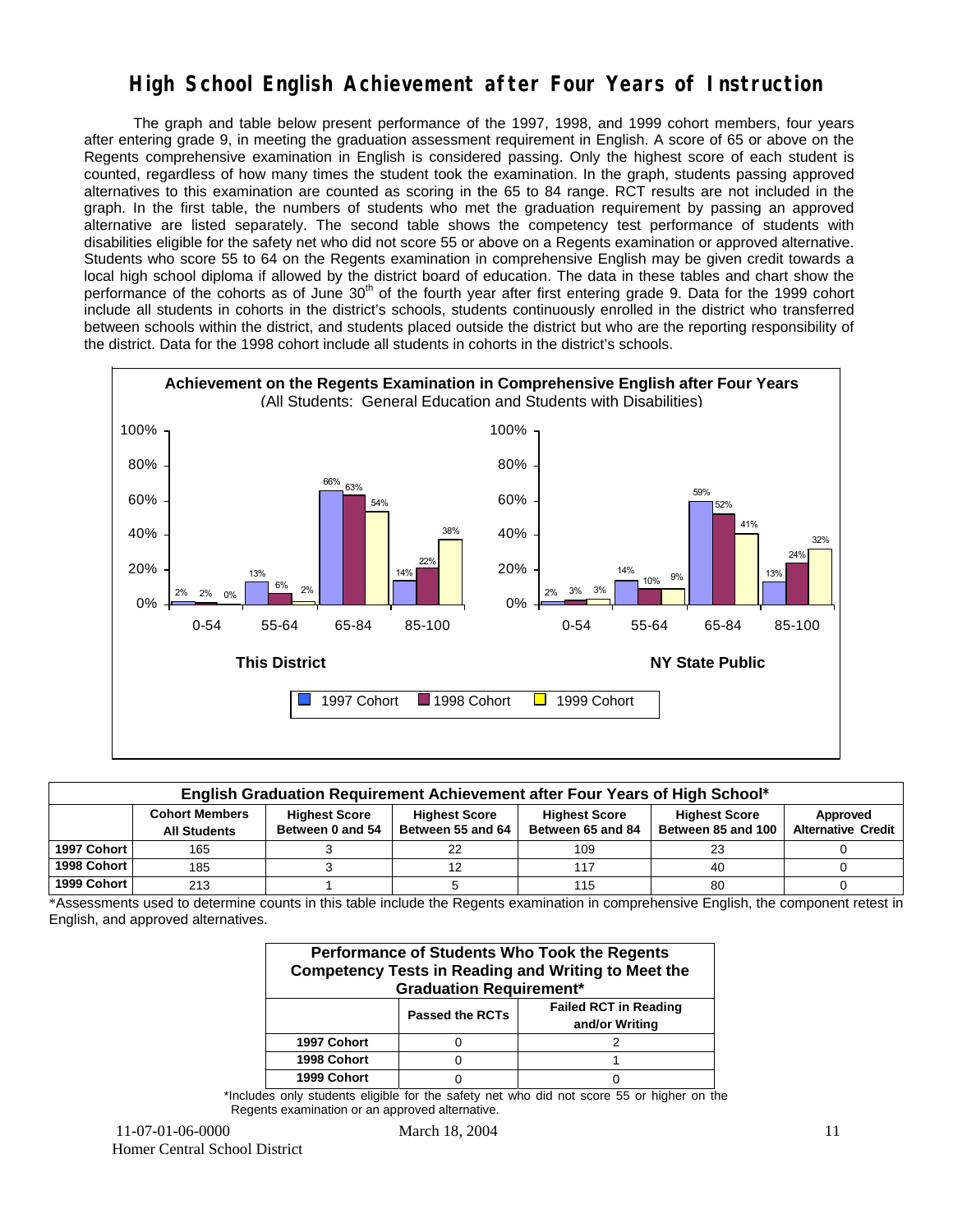### **High School Mathematics Achievement after Four Years of Instruction**

 The graph and table below present performance of the 1997, 1998, and 1999 cohort members, four years after entering grade 9, in meeting the graduation assessment requirement in mathematics. A score of 65 or above on a Regents examination in mathematics is considered passing. Only the highest score of each student is counted, regardless of how many times the student took the examination. In the graph, students passing approved alternatives to these examinations are counted as scoring in the 65 to 84 range. RCT results are not included in the graph. In the first table, the numbers of students who met the graduation requirement by passing an approved alternative are listed separately. The second table shows the competency test performance of students with disabilities eligible for the safety net who did not score 55 or above on a Regents examination or approved alternative. Students who score 55 to 64 on a Regents examination in mathematics may be given credit towards a local high school diploma if allowed by the district board of education. The data in these tables and chart show the performance of the cohorts as of June 30<sup>th</sup> of the fourth year after first entering grade 9. Data for the 1999 cohort include all students in cohorts in the district's schools, students continuously enrolled in the district who transferred between schools within the district, and students placed outside the district but who are the reporting responsibility of the district. Data for the 1998 cohort include all students in cohorts in the district's schools.



| Mathematics Graduation Requirement Achievement after Four Years of High School* |                                                                                                                                   |  |                                    |                   |                    |                           |  |  |  |  |
|---------------------------------------------------------------------------------|-----------------------------------------------------------------------------------------------------------------------------------|--|------------------------------------|-------------------|--------------------|---------------------------|--|--|--|--|
|                                                                                 | <b>Highest Score</b><br><b>Highest Score</b><br><b>Highest Score</b><br>Approved<br><b>Cohort Members</b><br><b>Highest Score</b> |  |                                    |                   |                    |                           |  |  |  |  |
|                                                                                 | <b>All Students</b>                                                                                                               |  | Between 0 and 54 Between 55 and 64 | Between 65 and 84 | Between 85 and 100 | <b>Alternative Credit</b> |  |  |  |  |
| 1997 Cohort                                                                     | 165                                                                                                                               |  |                                    |                   | 62                 |                           |  |  |  |  |
| 1998 Cohort                                                                     | 185                                                                                                                               |  |                                    | 57                | 97                 |                           |  |  |  |  |
| 1999 Cohort                                                                     | 213                                                                                                                               |  |                                    |                   | 100                |                           |  |  |  |  |

\*Assessments used to determine counts in this table include a Regents examination in mathematics, the component retest in mathematics, and approved alternatives.

| Performance of Students Who Took the Regents<br><b>Competency Test in Mathematics to Meet the</b><br><b>Graduation Requirement*</b> |  |  |  |  |  |  |  |  |
|-------------------------------------------------------------------------------------------------------------------------------------|--|--|--|--|--|--|--|--|
| <b>Failed at Least</b><br><b>Passed the RCT</b><br>One RCT                                                                          |  |  |  |  |  |  |  |  |
| 1997 Cohort                                                                                                                         |  |  |  |  |  |  |  |  |
| 1998 Cohort                                                                                                                         |  |  |  |  |  |  |  |  |
| 1999 Cohort                                                                                                                         |  |  |  |  |  |  |  |  |

\*Includes only students eligible for the safety net who did not score 55 or higher on the Regents examination or an approved alternative.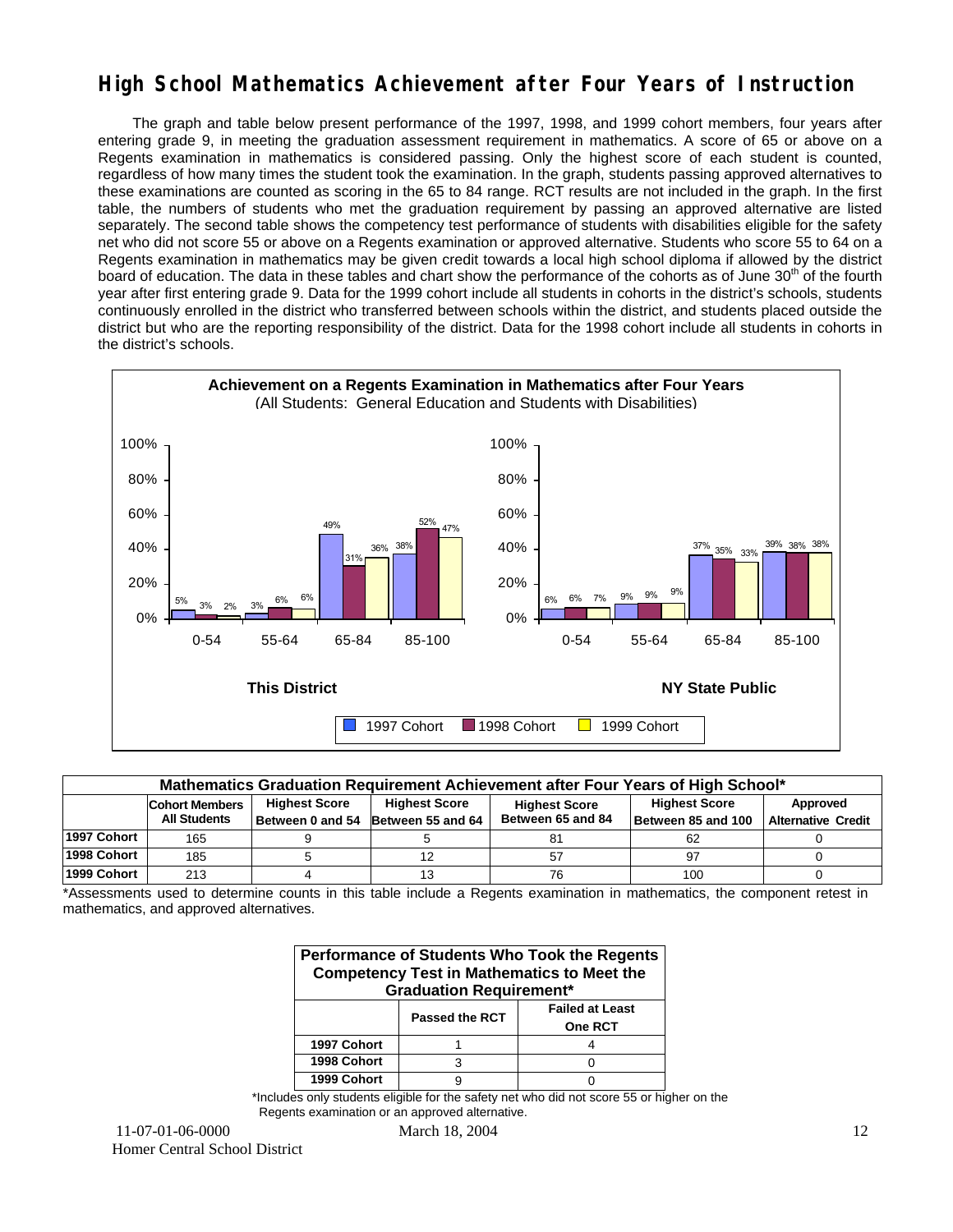## **Cohort Graduation Rates**

 Students were counted as graduates if they earned a local diploma with or without a Regents endorsement by August 31<sup>st</sup> of the fourth year after first entering grade 9. The graduation-rate cohort includes students who transferred to general education development (GED) programs. These students were not counted in the 1998 school accountability cohort for English and mathematics.



| <b>Cohort Graduation Rates</b> |                                  |                                |                                                               |                            |  |  |  |  |  |
|--------------------------------|----------------------------------|--------------------------------|---------------------------------------------------------------|----------------------------|--|--|--|--|--|
|                                | <b>Cohort</b><br>Members*<br>(a) | <b>Transfers to GED</b><br>(b) | <b>Graduation Rate</b><br>Cohort<br><b>Members</b><br>$(a+b)$ | <b>Number</b><br>Graduated |  |  |  |  |  |
| 1998 Cohort                    | 186                              |                                | 186                                                           | 166                        |  |  |  |  |  |

 $*$ Count as of August 31 $*$  of the fourth year after first entering grade 9.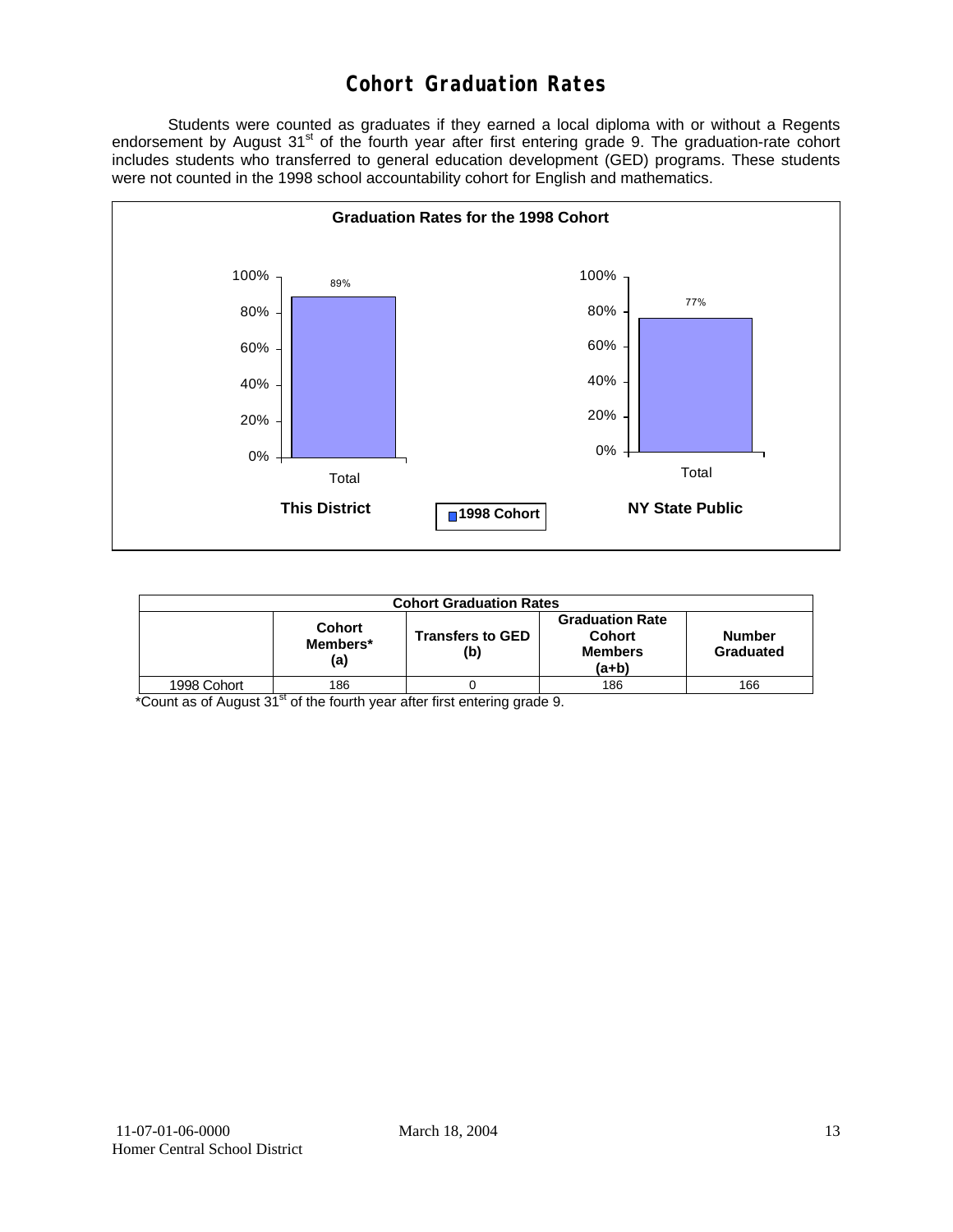## **Analysis of Student Subgroup Performance**

Historically, on State assessments the average performance of Black, Hispanic, and Native American students has been lower than that of White and Asian students. Similarly, students from lowincome families have not performed as well as those from higher income families. A high priority of the Board of Regents is to eliminate these gaps in student performance. In addition, Title I of the federal Elementary and Secondary Education Act includes explicit requirements "to ensure that students served by Title I are given the same opportunity to achieve to high standards and are held to the same high expectations as all students in each State."

This section of the district report card provides performance data for two years by racial/ethnic group, disability status, gender, English proficiency status, income level, and migrant status. The purpose of the student subgroup analyses is to determine if students who perform below the standards in any school tend to fall into particular groups, such as minority students, limited English proficient students, or economically disadvantaged students. If these analyses provide evidence that students in one of the groups achieve at a lower level than other students, the district should examine the reasons for this lower performance and make necessary changes in curriculum, instruction, and student support services to remedy these performance gaps. If your district did not report data for the 2002-03 school year for a subject and grade, a table showing data for subgroups in that subject and grade will not be included in the *Analysis*.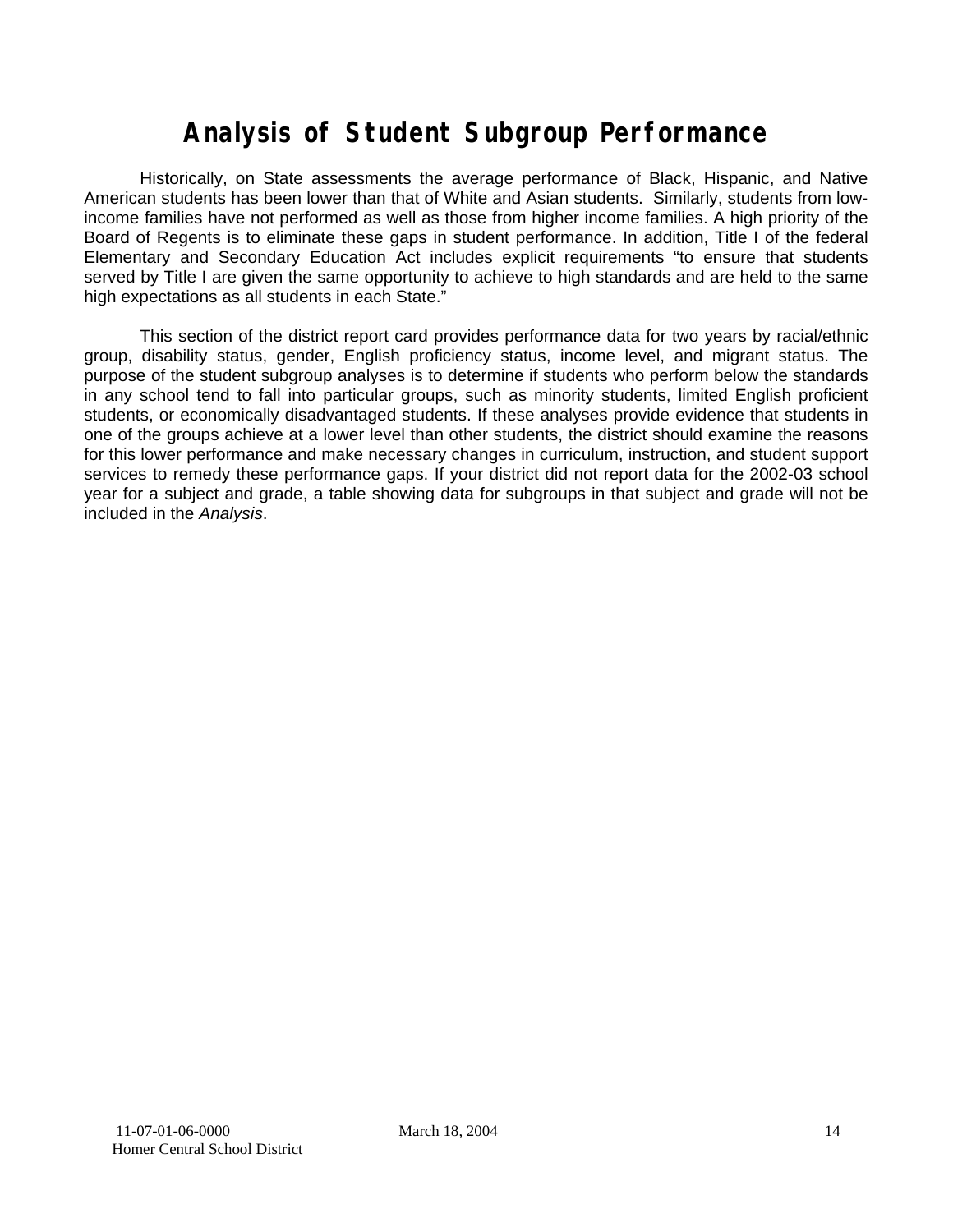#### English Language Arts

|                                              |                                                                                    |         | ັ<br>$2001 - 02$ |               | 2002-03                                                           |             |             |       |
|----------------------------------------------|------------------------------------------------------------------------------------|---------|------------------|---------------|-------------------------------------------------------------------|-------------|-------------|-------|
| <b>Student Subgroup</b>                      | <b>Percentages of Tested</b><br><b>Students Scoring at Levels</b><br><b>Tested</b> |         |                  | <b>Tested</b> | <b>Percentages of Tested</b><br><b>Students Scoring at Levels</b> |             |             |       |
|                                              |                                                                                    | $2 - 4$ | $3 - 4$          | 4             |                                                                   | $2 - 4$     | $3 - 4$     | 4     |
| <b>Results by Race/Ethnicity</b>             |                                                                                    |         |                  |               |                                                                   |             |             |       |
| American Indian/Alaskan Native               | $\mathbf{1}$                                                                       | s       | $\mathbf s$      | s             | 0                                                                 | 0%          | 0%          | 0%    |
| <b>Black</b>                                 | $\mathbf 0$                                                                        | 0%      | 0%               | 0%            | 2                                                                 | s           | s           | s     |
| Hispanic                                     | 4                                                                                  | s       | s                | s             | $\mathbf{1}$                                                      | s           | s           | s     |
| Asian or Pacific Islander                    | $\mathbf 0$                                                                        | 0%      | 0%               | 0%            | 0                                                                 | 0%          | 0%          | 0%    |
| White                                        | 169                                                                                | 98%     | 59%              | 13%           | 169                                                               | $\mathbf s$ | $\mathbf s$ | s     |
| Total                                        | 174                                                                                | 98%     | 59%              | 13%           | 172                                                               | 91%         | 58%         | 14%   |
| Small Group Totals (s)                       | 5                                                                                  | 100%    | 40%              | 0%            | 172                                                               | 91%         | 58%         | 14%   |
| <b>Results by Disability Status</b>          |                                                                                    |         |                  |               |                                                                   |             |             |       |
| General-education students                   | 155                                                                                | 99%     | 60%              | 13%           | 155                                                               | 95%         | 64%         | 15%   |
| Students with disabilities                   | 19                                                                                 | 89%     | 47%              | 11%           | 17                                                                | 53%         | 6%          | $0\%$ |
| Total                                        | 174                                                                                | 98%     | 59%              | 13%           | 172                                                               | 91%         | 58%         | 14%   |
| <b>Results by Gender</b>                     |                                                                                    |         |                  |               |                                                                   |             |             |       |
| Female                                       | 89                                                                                 | 96%     | 55%              | 13%           | 79                                                                | 92%         | 54%         | 16%   |
| Male                                         | 85                                                                                 | 100%    | 62%              | 12%           | 93                                                                | 90%         | 61%         | 12%   |
| Total                                        | 174                                                                                | 98%     | 59%              | 13%           | 172                                                               | 91%         | 58%         | 14%   |
| <b>Results by English Proficiency Status</b> |                                                                                    |         |                  |               |                                                                   |             |             |       |
| English proficient                           | 174                                                                                | 98%     | 59%              | 13%           | 171                                                               | $\mathbf s$ | s           | s     |
| Limited English proficient                   | $\mathbf 0$                                                                        | 0%      | 0%               | 0%            | $\mathbf{1}$                                                      | $\mathbf s$ | $\mathbf s$ | s     |
| Total                                        | 174                                                                                | 98%     | 59%              | 13%           | 172                                                               | 91%         | 58%         | 14%   |
| <b>Results by Income Level</b>               |                                                                                    |         |                  |               |                                                                   |             |             |       |
| Economically disadvantaged                   | 51                                                                                 | 94%     | 41%              | 2%            | 40                                                                | 75%         | 23%         | 0%    |
| Not disadvantaged                            | 123                                                                                | 99%     | 66%              | 17%           | 132                                                               | 96%         | 69%         | 18%   |
| Total                                        | 174                                                                                | 98%     | 59%              | 13%           | 172                                                               | 91%         | 58%         | 14%   |
| <b>Results by Migrant Status</b>             |                                                                                    |         |                  |               |                                                                   |             |             |       |
| Migrant family                               | $\mathbf 0$                                                                        | 0%      | 0%               | 0%            | 0                                                                 | 0%          | 0%          | 0%    |
| Not migrant family                           | 174                                                                                | 98%     | 59%              | 13%           | 172                                                               | 91%         | 58%         | 14%   |
| Total                                        | 174                                                                                | 98%     | 59%              | 13%           | 172                                                               | 91%         | 58%         | 14%   |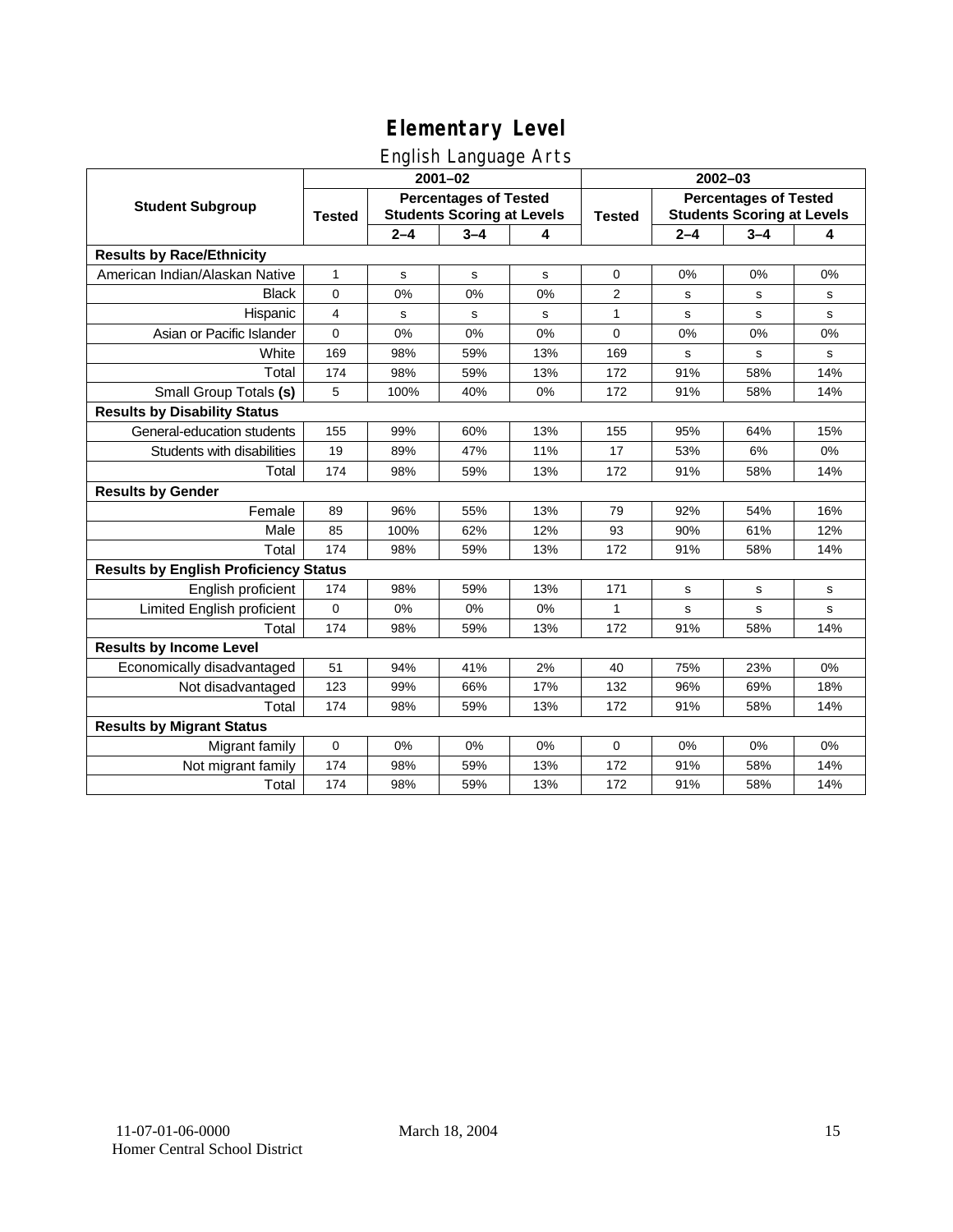#### Mathematics

|                                              | $2001 - 02$                                                                        |         |         |               | $2002 - 03$                                                       |         |         |     |
|----------------------------------------------|------------------------------------------------------------------------------------|---------|---------|---------------|-------------------------------------------------------------------|---------|---------|-----|
| <b>Student Subgroup</b>                      | <b>Percentages of Tested</b><br><b>Students Scoring at Levels</b><br><b>Tested</b> |         |         | <b>Tested</b> | <b>Percentages of Tested</b><br><b>Students Scoring at Levels</b> |         |         |     |
|                                              |                                                                                    | $2 - 4$ | $3 - 4$ | 4             |                                                                   | $2 - 4$ | $3 - 4$ | 4   |
| <b>Results by Race/Ethnicity</b>             |                                                                                    |         |         |               |                                                                   |         |         |     |
| American Indian/Alaskan Native               | $\mathbf{1}$                                                                       | s       | s       | s             | $\Omega$                                                          | 0%      | 0%      | 0%  |
| <b>Black</b>                                 | 0                                                                                  | 0%      | 0%      | 0%            | $\overline{2}$                                                    | s       | s       | s   |
| Hispanic                                     | 4                                                                                  | s       | s       | s             | 2                                                                 | s       | s       | s   |
| Asian or Pacific Islander                    | 0                                                                                  | 0%      | 0%      | 0%            | 1                                                                 | s       | s       | s   |
| White                                        | 167                                                                                | 95%     | 65%     | 16%           | 168                                                               | 95%     | 76%     | 22% |
| Total                                        | 172                                                                                | 95%     | 65%     | 16%           | 173                                                               | 95%     | 76%     | 23% |
| Small Group Totals (s)                       | 5                                                                                  | 100%    | 60%     | 0%            | 5                                                                 | 100%    | 100%    | 40% |
| <b>Results by Disability Status</b>          |                                                                                    |         |         |               |                                                                   |         |         |     |
| General-education students                   | 153                                                                                | 97%     | 68%     | 16%           | 156                                                               | 97%     | 78%     | 25% |
| Students with disabilities                   | 19                                                                                 | 84%     | 42%     | 11%           | 17                                                                | 82%     | 59%     | 0%  |
| Total                                        | 172                                                                                | 95%     | 65%     | 16%           | 173                                                               | 95%     | 76%     | 23% |
| <b>Results by Gender</b>                     |                                                                                    |         |         |               |                                                                   |         |         |     |
| Female                                       | 89                                                                                 | 92%     | 58%     | 12%           | 77                                                                | 94%     | 71%     | 16% |
| Male                                         | 83                                                                                 | 99%     | 72%     | 19%           | 96                                                                | 97%     | 80%     | 28% |
| Total                                        | 172                                                                                | 95%     | 65%     | 16%           | 173                                                               | 95%     | 76%     | 23% |
| <b>Results by English Proficiency Status</b> |                                                                                    |         |         |               |                                                                   |         |         |     |
| English proficient                           | 172                                                                                | 95%     | 65%     | 16%           | 170                                                               | s       | s       | s   |
| Limited English proficient                   | $\Omega$                                                                           | 0%      | 0%      | 0%            | 3                                                                 | s       | s       | s   |
| Total                                        | 172                                                                                | 95%     | 65%     | 16%           | 173                                                               | 95%     | 76%     | 23% |
| <b>Results by Income Level</b>               |                                                                                    |         |         |               |                                                                   |         |         |     |
| Economically disadvantaged                   | 49                                                                                 | 94%     | 49%     | 6%            | 38                                                                | 84%     | 55%     | 11% |
| Not disadvantaged                            | 123                                                                                | 96%     | 72%     | 20%           | 135                                                               | 99%     | 82%     | 26% |
| Total                                        | 172                                                                                | 95%     | 65%     | 16%           | 173                                                               | 95%     | 76%     | 23% |
| <b>Results by Migrant Status</b>             |                                                                                    |         |         |               |                                                                   |         |         |     |
| Migrant family                               | 0                                                                                  | 0%      | 0%      | 0%            | $\Omega$                                                          | 0%      | 0%      | 0%  |
| Not migrant family                           | 172                                                                                | 95%     | 65%     | 16%           | 173                                                               | 95%     | 76%     | 23% |
| Total                                        | 172                                                                                | 95%     | 65%     | 16%           | 173                                                               | 95%     | 76%     | 23% |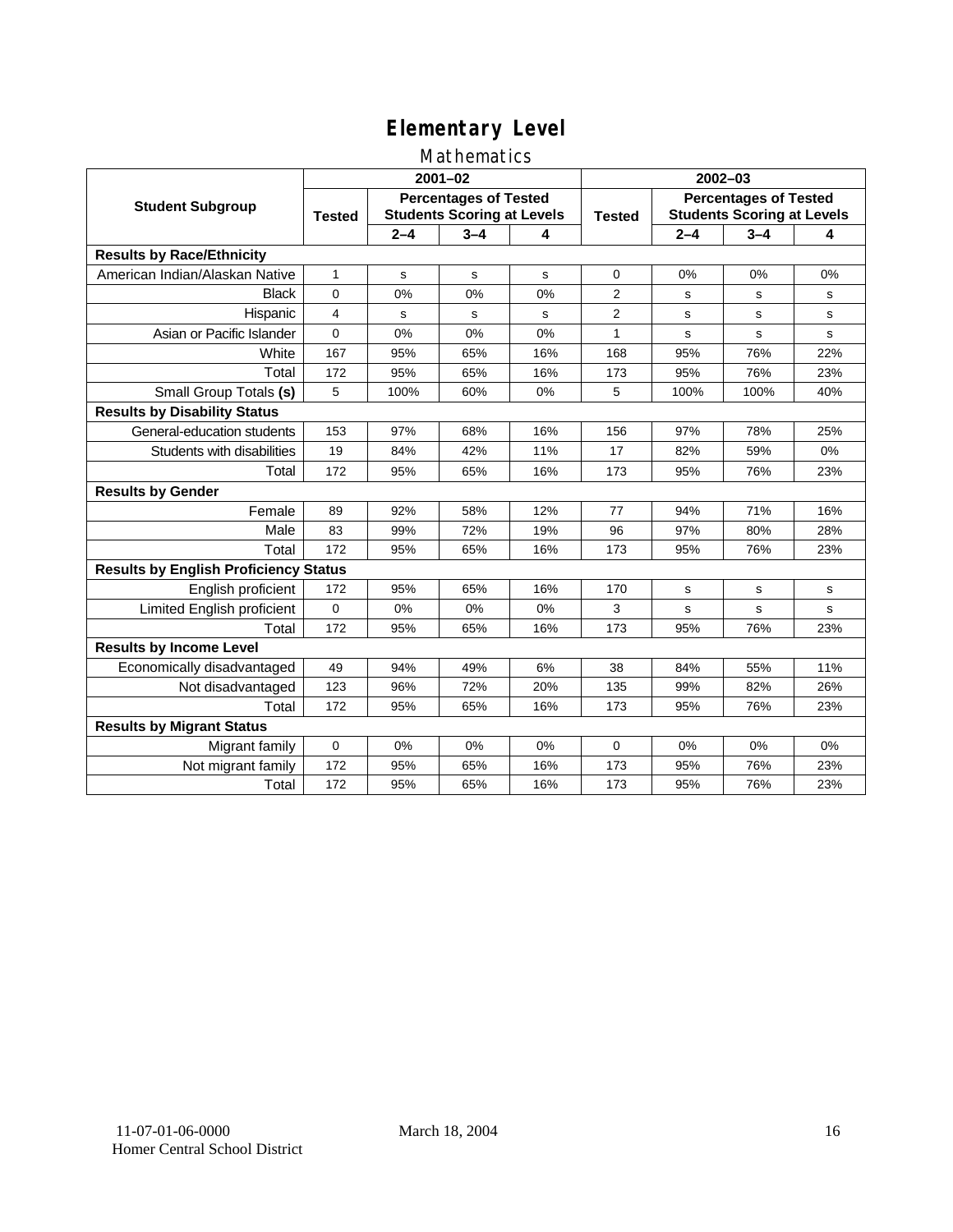#### Science Multiple-Choice

|                                              | $2001 - 02$   |                                                                                              | 2002-03        |                                                                                              |  |  |
|----------------------------------------------|---------------|----------------------------------------------------------------------------------------------|----------------|----------------------------------------------------------------------------------------------|--|--|
| <b>Student Subgroup</b>                      | <b>Tested</b> | <b>Percentages of</b><br><b>Tested</b><br><b>Students</b><br><b>Scoring above</b><br>the SDL | <b>Tested</b>  | <b>Percentages of</b><br><b>Tested</b><br><b>Students</b><br><b>Scoring above</b><br>the SDL |  |  |
| <b>Results by Race/Ethnicity</b>             |               |                                                                                              |                |                                                                                              |  |  |
| American Indian/Alaskan Native               | 1             | s                                                                                            | 0              | 0%                                                                                           |  |  |
| <b>Black</b>                                 | 0             | 0%                                                                                           | $\overline{2}$ | ${\tt s}$                                                                                    |  |  |
| Hispanic                                     | 4             | s                                                                                            | 2              | s                                                                                            |  |  |
| Asian or Pacific Islander                    | 0             | 0%                                                                                           | $\mathbf{1}$   | s                                                                                            |  |  |
| White                                        | 167           | 74%                                                                                          | 165            | 78%                                                                                          |  |  |
| Total                                        | 172           | 74%                                                                                          | 170            | 78%                                                                                          |  |  |
| Small Group Totals (s)                       | 5             | 60%                                                                                          | 5              | 80%                                                                                          |  |  |
| <b>Results by Disability Status</b>          |               |                                                                                              |                |                                                                                              |  |  |
| General-education students                   | 153           | 75%                                                                                          | 154            | 81%                                                                                          |  |  |
| Students with disabilities                   | 19            | 63%                                                                                          | 16             | 56%                                                                                          |  |  |
| Total                                        | 172           | 74%                                                                                          | 170            | 78%                                                                                          |  |  |
| <b>Results by Gender</b>                     |               |                                                                                              |                |                                                                                              |  |  |
| Female                                       | 89            | 64%                                                                                          | 76             | 74%                                                                                          |  |  |
| Male                                         | 83            | 84%                                                                                          | 94             | 82%                                                                                          |  |  |
| Total                                        | 172           | 74%                                                                                          | 170            | 78%                                                                                          |  |  |
| <b>Results by English Proficiency Status</b> |               |                                                                                              |                |                                                                                              |  |  |
| English proficient                           | 172           | 74%                                                                                          | 167            | s                                                                                            |  |  |
| Limited English proficient                   | $\Omega$      | 0%                                                                                           | 3              | s                                                                                            |  |  |
| Total                                        | 172           | 74%                                                                                          | 170            | 78%                                                                                          |  |  |
| <b>Results by Income Level</b>               |               |                                                                                              |                |                                                                                              |  |  |
| Economically disadvantaged                   | 49            | 53%                                                                                          | 36             | 50%                                                                                          |  |  |
| Not disadvantaged                            | 123           | 82%                                                                                          | 134            | 86%                                                                                          |  |  |
| Total                                        | 172           | 74%                                                                                          | 170            | 78%                                                                                          |  |  |
| <b>Results by Migrant Status</b>             |               |                                                                                              |                |                                                                                              |  |  |
| Migrant family                               | $\mathbf 0$   | 0%                                                                                           | 0              | 0%                                                                                           |  |  |
| Not migrant family                           | 172           | 74%                                                                                          | 170            | 78%                                                                                          |  |  |
| Total                                        | 172           | 74%                                                                                          | 170            | 78%                                                                                          |  |  |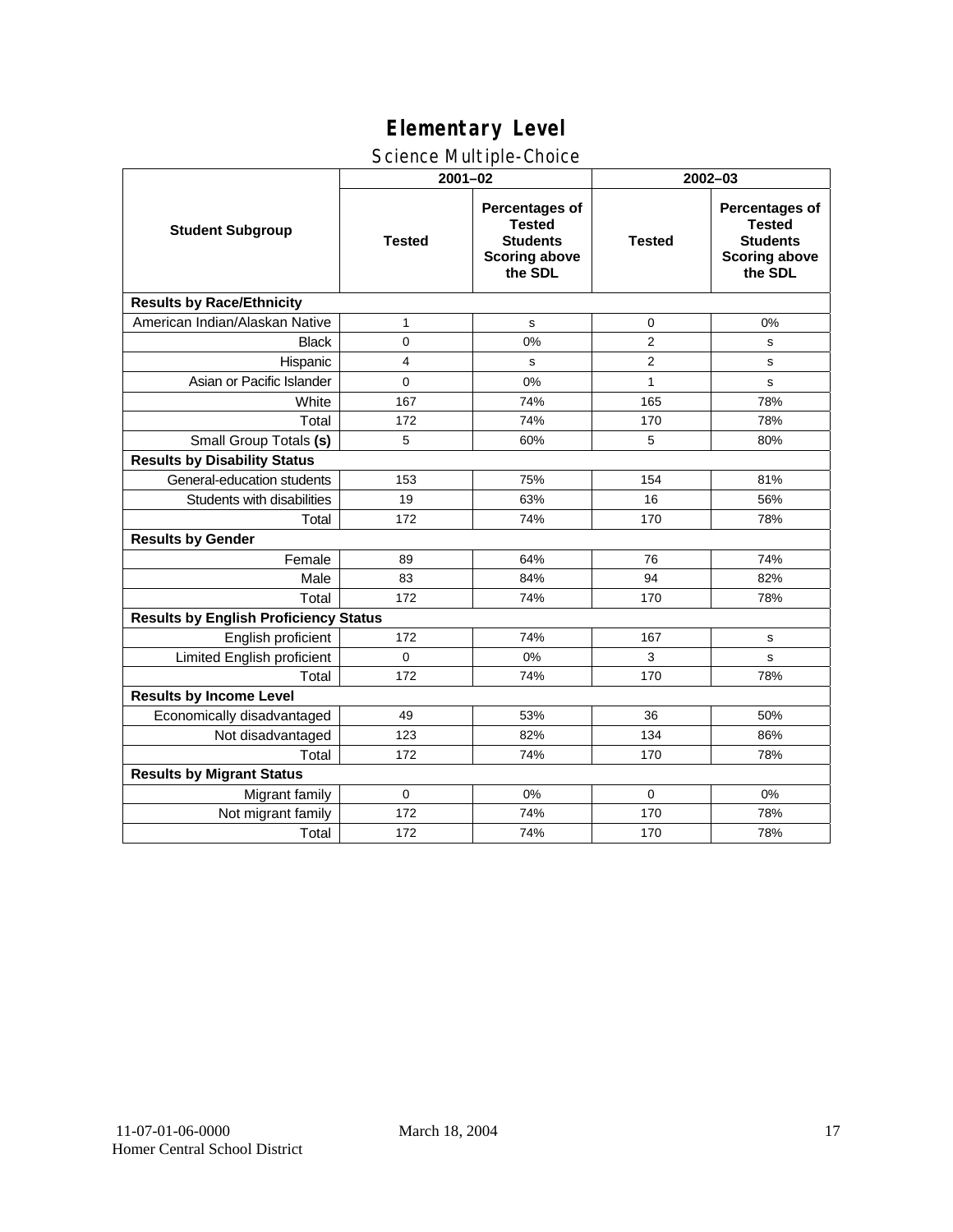### English Language Arts

|                                              | $2001 - 02$                                                                        |         |         |               | 2002-03                                                           |         |         |     |
|----------------------------------------------|------------------------------------------------------------------------------------|---------|---------|---------------|-------------------------------------------------------------------|---------|---------|-----|
| <b>Student Subgroup</b>                      | <b>Percentages of Tested</b><br><b>Students Scoring at Levels</b><br><b>Tested</b> |         |         | <b>Tested</b> | <b>Percentages of Tested</b><br><b>Students Scoring at Levels</b> |         |         |     |
|                                              |                                                                                    | $2 - 4$ | $3 - 4$ | 4             |                                                                   | $2 - 4$ | $3 - 4$ | 4   |
| <b>Results by Race/Ethnicity</b>             |                                                                                    |         |         |               |                                                                   |         |         |     |
| American Indian/Alaskan Native               | $\mathbf 0$                                                                        | 0%      | 0%      | 0%            | $\mathbf 0$                                                       | 0%      | 0%      | 0%  |
| <b>Black</b>                                 | 2                                                                                  | s       | s       | s             | $\Omega$                                                          | 0%      | 0%      | 0%  |
| Hispanic                                     | $\overline{2}$                                                                     | s       | s       | s             | $\mathbf 0$                                                       | 0%      | 0%      | 0%  |
| Asian or Pacific Islander                    | $\overline{2}$                                                                     | s       | s       | s             | $\mathbf 0$                                                       | 0%      | 0%      | 0%  |
| White                                        | 204                                                                                | 99%     | 45%     | 7%            | 198                                                               | 87%     | 40%     | 8%  |
| Total                                        | 210                                                                                | 99%     | 45%     | 7%            | 198                                                               | 87%     | 40%     | 8%  |
| Small Group Totals (s)                       | 6                                                                                  | 100%    | 33%     | 0%            | 0                                                                 | 0%      | 0%      | 0%  |
| <b>Results by Disability Status</b>          |                                                                                    |         |         |               |                                                                   |         |         |     |
| General-education students                   | 177                                                                                | 99%     | 50%     | 8%            | 166                                                               | 95%     | 48%     | 9%  |
| Students with disabilities                   | 33                                                                                 | 97%     | 18%     | 0%            | 32                                                                | 44%     | 3%      | 0%  |
| Total                                        | 210                                                                                | 99%     | 45%     | 7%            | 198                                                               | 87%     | 40%     | 8%  |
| <b>Results by Gender</b>                     |                                                                                    |         |         |               |                                                                   |         |         |     |
| Female                                       | 98                                                                                 | 98%     | 46%     | 9%            | 97                                                                | 87%     | 44%     | 12% |
| Male                                         | 112                                                                                | 99%     | 44%     | 4%            | 101                                                               | 87%     | 37%     | 3%  |
| Total                                        | 210                                                                                | 99%     | 45%     | 7%            | 198                                                               | 87%     | 40%     | 8%  |
| <b>Results by English Proficiency Status</b> |                                                                                    |         |         |               |                                                                   |         |         |     |
| English proficient                           | 210                                                                                | 99%     | 45%     | 7%            | 198                                                               | 87%     | 40%     | 8%  |
| Limited English proficient                   | $\mathbf{0}$                                                                       | 0%      | 0%      | 0%            | $\Omega$                                                          | 0%      | 0%      | 0%  |
| Total                                        | 210                                                                                | 99%     | 45%     | 7%            | 198                                                               | 87%     | 40%     | 8%  |
| <b>Results by Income Level</b>               |                                                                                    |         |         |               |                                                                   |         |         |     |
| Economically disadvantaged                   | 43                                                                                 | 93%     | 30%     | 2%            | 38                                                                | 76%     | 26%     | 0%  |
| Not disadvantaged                            | 167                                                                                | 100%    | 49%     | 8%            | 160                                                               | 89%     | 44%     | 9%  |
| Total                                        | 210                                                                                | 99%     | 45%     | 7%            | 198                                                               | 87%     | 40%     | 8%  |
| <b>Results by Migrant Status</b>             |                                                                                    |         |         |               |                                                                   |         |         |     |
| Migrant family                               | $\mathbf 0$                                                                        | 0%      | 0%      | 0%            | 0                                                                 | 0%      | 0%      | 0%  |
| Not migrant family                           | 210                                                                                | 99%     | 45%     | 7%            | 198                                                               | 87%     | 40%     | 8%  |
| Total                                        | 210                                                                                | 99%     | 45%     | 7%            | 198                                                               | 87%     | 40%     | 8%  |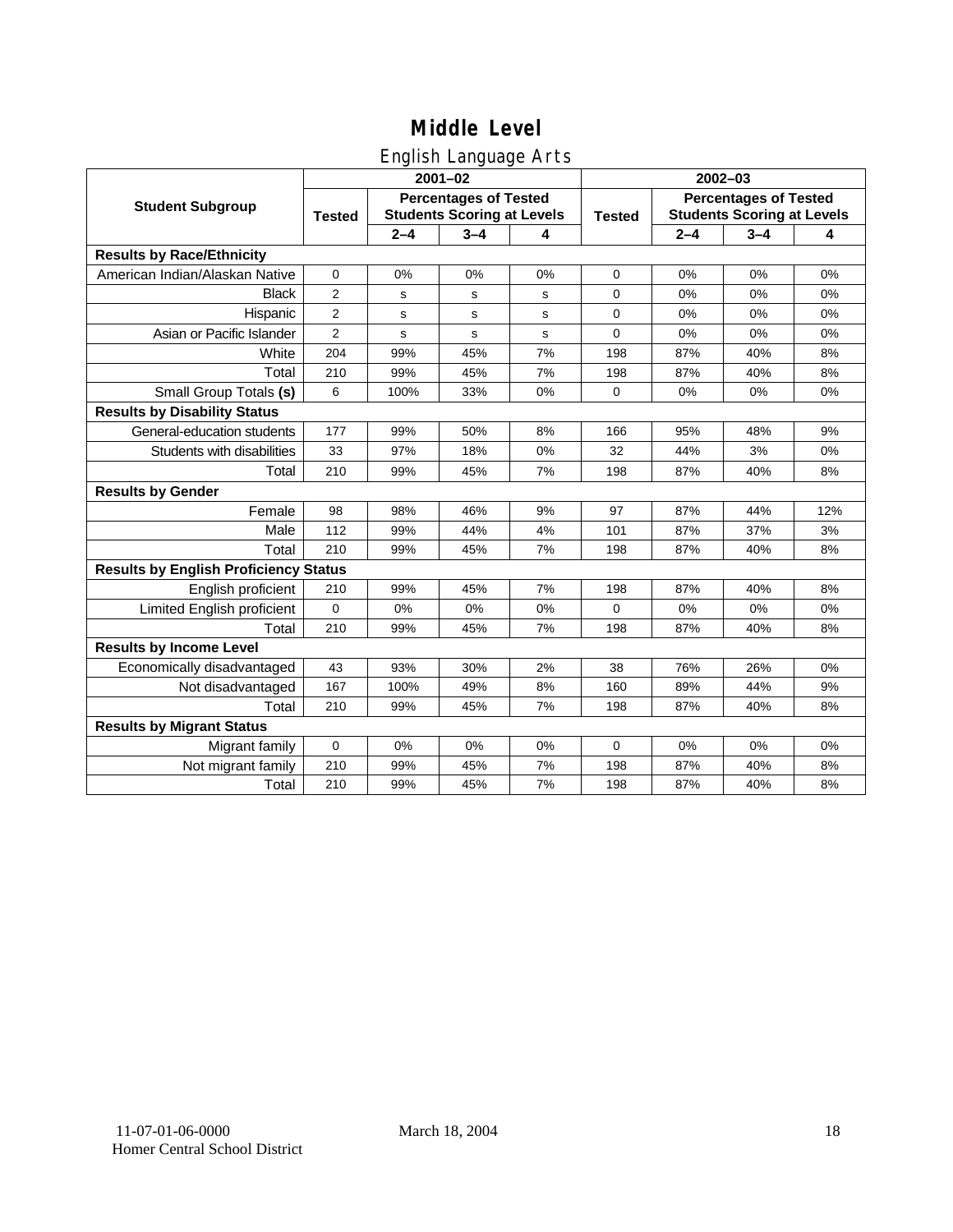#### Mathematics

|                                              |                                                                                    |         | $2001 - 02$ |               | $2002 - 03$                                                       |         |         |     |
|----------------------------------------------|------------------------------------------------------------------------------------|---------|-------------|---------------|-------------------------------------------------------------------|---------|---------|-----|
| <b>Student Subgroup</b>                      | <b>Percentages of Tested</b><br><b>Students Scoring at Levels</b><br><b>Tested</b> |         |             | <b>Tested</b> | <b>Percentages of Tested</b><br><b>Students Scoring at Levels</b> |         |         |     |
|                                              |                                                                                    | $2 - 4$ | $3 - 4$     | 4             |                                                                   | $2 - 4$ | $3 - 4$ | 4   |
| <b>Results by Race/Ethnicity</b>             |                                                                                    |         |             |               |                                                                   |         |         |     |
| American Indian/Alaskan Native               | $\mathbf 0$                                                                        | 0%      | 0%          | 0%            | $\Omega$                                                          | 0%      | 0%      | 0%  |
| <b>Black</b>                                 | 2                                                                                  | s       | s           | s             | $\Omega$                                                          | 0%      | 0%      | 0%  |
| Hispanic                                     | $\overline{2}$                                                                     | s       | s           | s             | $\Omega$                                                          | 0%      | 0%      | 0%  |
| Asian or Pacific Islander                    | $\overline{2}$                                                                     | s       | s           | s             | 0                                                                 | 0%      | 0%      | 0%  |
| White                                        | 205                                                                                | 89%     | 52%         | 8%            | 198                                                               | 86%     | 47%     | 10% |
| Total                                        | 211                                                                                | 90%     | 52%         | 9%            | 198                                                               | 86%     | 47%     | 10% |
| Small Group Totals (s)                       | 6                                                                                  | 100%    | 67%         | 33%           | $\Omega$                                                          | 0%      | 0%      | 0%  |
| <b>Results by Disability Status</b>          |                                                                                    |         |             |               |                                                                   |         |         |     |
| General-education students                   | 177                                                                                | 95%     | 59%         | 10%           | 166                                                               | 96%     | 53%     | 12% |
| Students with disabilities                   | 34                                                                                 | 62%     | 18%         | 0%            | 32                                                                | 34%     | 16%     | 0%  |
| Total                                        | 211                                                                                | 90%     | 52%         | 9%            | 198                                                               | 86%     | 47%     | 10% |
| <b>Results by Gender</b>                     |                                                                                    |         |             |               |                                                                   |         |         |     |
| Female                                       | 98                                                                                 | 90%     | 45%         | 8%            | 97                                                                | 86%     | 43%     | 12% |
| Male                                         | 113                                                                                | 89%     | 58%         | 9%            | 101                                                               | 86%     | 50%     | 8%  |
| Total                                        | 211                                                                                | 90%     | 52%         | 9%            | 198                                                               | 86%     | 47%     | 10% |
| <b>Results by English Proficiency Status</b> |                                                                                    |         |             |               |                                                                   |         |         |     |
| English proficient                           | 211                                                                                | 90%     | 52%         | 9%            | 198                                                               | 86%     | 47%     | 10% |
| Limited English proficient                   | 0                                                                                  | 0%      | 0%          | 0%            | 0                                                                 | 0%      | 0%      | 0%  |
| Total                                        | 211                                                                                | 90%     | 52%         | 9%            | 198                                                               | 86%     | 47%     | 10% |
| <b>Results by Income Level</b>               |                                                                                    |         |             |               |                                                                   |         |         |     |
| Economically disadvantaged                   | 43                                                                                 | 88%     | 47%         | 0%            | 38                                                                | 76%     | 42%     | 0%  |
| Not disadvantaged                            | 168                                                                                | 90%     | 54%         | 11%           | 160                                                               | 88%     | 48%     | 13% |
| Total                                        | 211                                                                                | 90%     | 52%         | 9%            | 198                                                               | 86%     | 47%     | 10% |
| <b>Results by Migrant Status</b>             |                                                                                    |         |             |               |                                                                   |         |         |     |
| Migrant family                               | 0                                                                                  | 0%      | 0%          | 0%            | $\Omega$                                                          | 0%      | 0%      | 0%  |
| Not migrant family                           | 211                                                                                | 90%     | 52%         | 9%            | 198                                                               | 86%     | 47%     | 10% |
| Total                                        | 211                                                                                | 90%     | 52%         | 9%            | 198                                                               | 86%     | 47%     | 10% |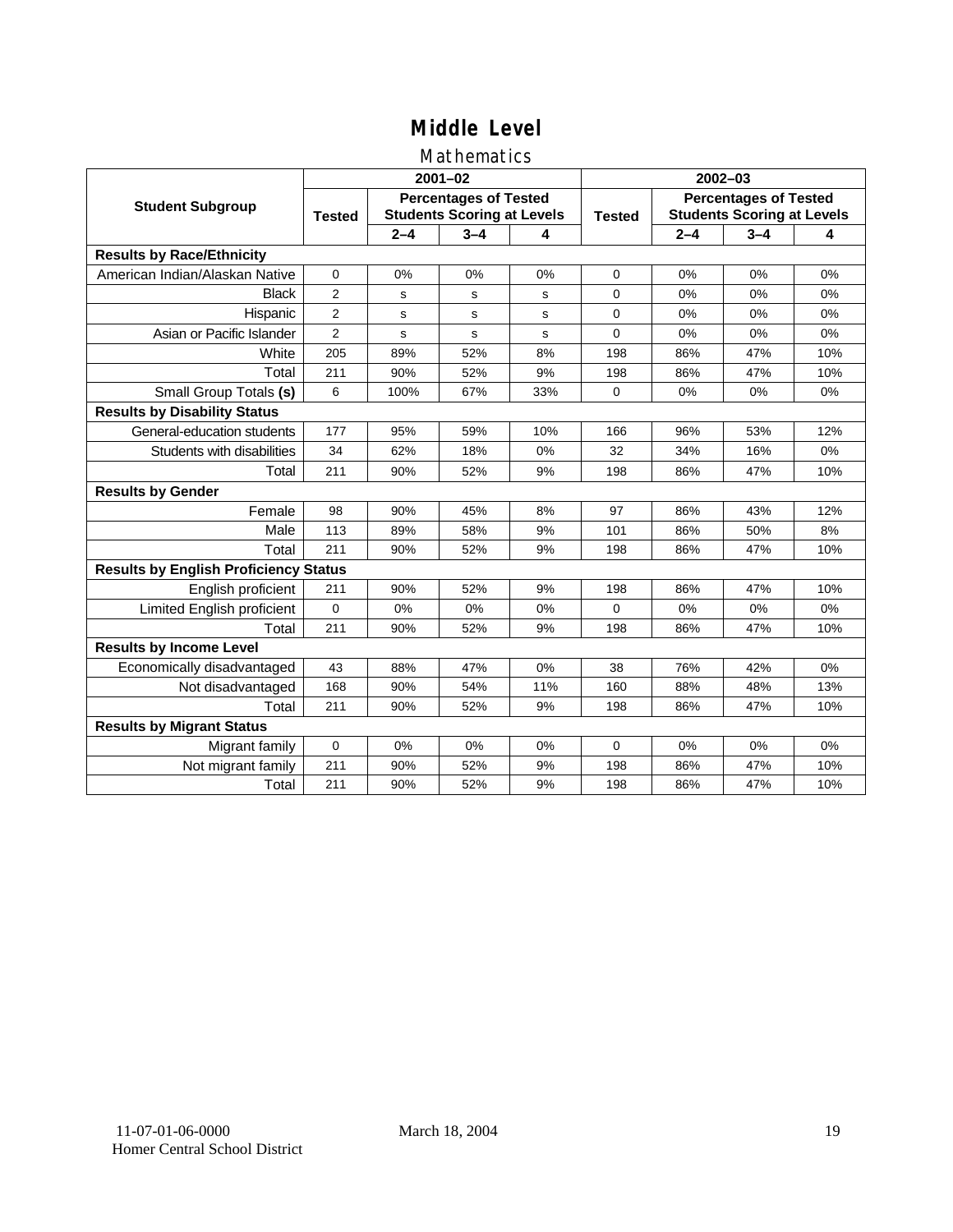#### Science

|                                              |                 |         | $2001 - 02$                                                       |       | $2002 - 03$   |                                                                   |         |     |  |
|----------------------------------------------|-----------------|---------|-------------------------------------------------------------------|-------|---------------|-------------------------------------------------------------------|---------|-----|--|
| <b>Student Subgroup</b>                      | <b>Tested</b>   |         | <b>Percentages of Tested</b><br><b>Students Scoring at Levels</b> |       | <b>Tested</b> | <b>Percentages of Tested</b><br><b>Students Scoring at Levels</b> |         |     |  |
|                                              |                 | $2 - 4$ | $3 - 4$                                                           | 4     |               | $2 - 4$                                                           | $3 - 4$ | 4   |  |
| <b>Results by Race/Ethnicity</b>             |                 |         |                                                                   |       |               |                                                                   |         |     |  |
| American Indian/Alaskan Native               | $\Omega$        | 0%      | 0%                                                                | 0%    | $\Omega$      | 0%                                                                | 0%      | 0%  |  |
| <b>Black</b>                                 | $\overline{2}$  | s       | s                                                                 | s     | 0             | 0%                                                                | 0%      | 0%  |  |
| Hispanic                                     | 2               | s       | s                                                                 | s     | 0             | $0\%$                                                             | 0%      | 0%  |  |
| Asian or Pacific Islander                    | $\overline{2}$  | s       | s                                                                 | s     | 0             | 0%                                                                | 0%      | 0%  |  |
| White                                        | 199             | 100%    | 93%                                                               | 57%   | 180           | 100%                                                              | 94%     | 48% |  |
| Total                                        | 205             | 100%    | 93%                                                               | 57%   | 180           | 100%                                                              | 94%     | 48% |  |
| Small Group Totals (s)                       | 6               | 100%    | 100%                                                              | 67%   | $\Omega$      | 0%                                                                | 0%      | 0%  |  |
| <b>Results by Disability Status</b>          |                 |         |                                                                   |       |               |                                                                   |         |     |  |
| General-education students                   | 174             | 100%    | 96%                                                               | 63%   | 159           | 100%                                                              | 96%     | 52% |  |
| Students with disabilities                   | $\overline{31}$ | 100%    | 77%                                                               | 23%   | 21            | 100%                                                              | 86%     | 24% |  |
| Total                                        | 205             | 100%    | 93%                                                               | 57%   | 180           | 100%                                                              | 94%     | 48% |  |
| <b>Results by Gender</b>                     |                 |         |                                                                   |       |               |                                                                   |         |     |  |
| Female                                       | $\overline{96}$ | 100%    | 94%                                                               | 51%   | 85            | 100%                                                              | 93%     | 41% |  |
| Male                                         | 109             | 100%    | 93%                                                               | 62%   | 95            | 100%                                                              | 96%     | 55% |  |
| Total                                        | 205             | 100%    | 93%                                                               | 57%   | 180           | 100%                                                              | 94%     | 48% |  |
| <b>Results by English Proficiency Status</b> |                 |         |                                                                   |       |               |                                                                   |         |     |  |
| English proficient                           | 205             | 100%    | 93%                                                               | 57%   | 180           | 100%                                                              | 94%     | 48% |  |
| <b>Limited English proficient</b>            | $\Omega$        | $0\%$   | $0\%$                                                             | $0\%$ | 0             | 0%                                                                | 0%      | 0%  |  |
| Total                                        | 205             | 100%    | 93%                                                               | 57%   | 180           | 100%                                                              | 94%     | 48% |  |
| <b>Results by Income Level</b>               |                 |         |                                                                   |       |               |                                                                   |         |     |  |
| Economically disadvantaged                   | 41              | 100%    | 93%                                                               | 49%   | 33            | 100%                                                              | 91%     | 39% |  |
| Not disadvantaged                            | 164             | 100%    | 93%                                                               | 59%   | 147           | 100%                                                              | 95%     | 50% |  |
| Total                                        | 205             | 100%    | 93%                                                               | 57%   | 180           | 100%                                                              | 94%     | 48% |  |
| <b>Results by Migrant Status</b>             |                 |         |                                                                   |       |               |                                                                   |         |     |  |
| Migrant family                               | $\mathbf 0$     | 0%      | 0%                                                                | 0%    | 0             | 0%                                                                | 0%      | 0%  |  |
| Not migrant family                           | 205             | 100%    | 93%                                                               | 57%   | 180           | 100%                                                              | 94%     | 48% |  |
| Total                                        | 205             | 100%    | 93%                                                               | 57%   | 180           | 100%                                                              | 94%     | 48% |  |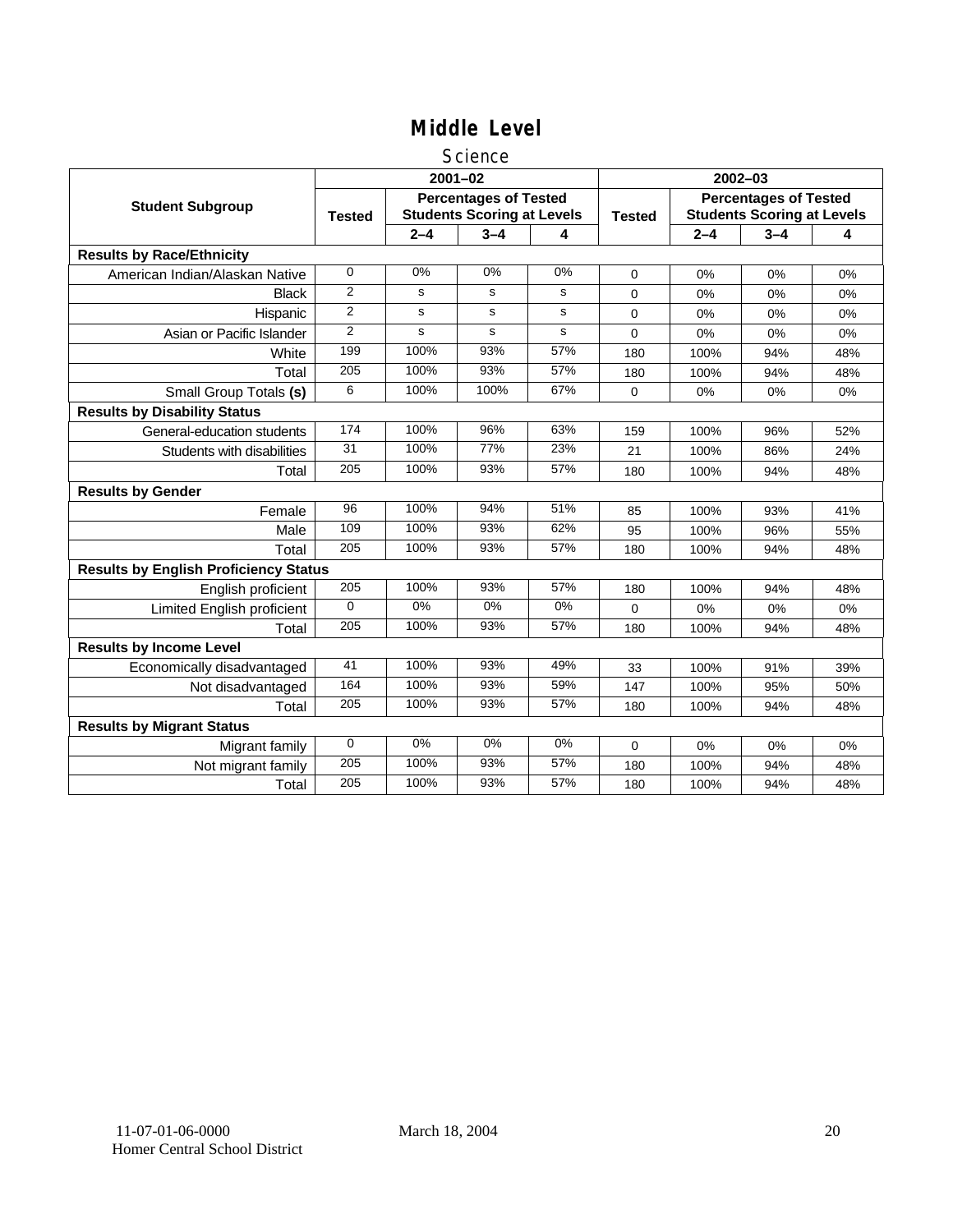#### **1998 and 1999 High School Cohorts**

General-education students who first entered ninth grade in 1998 or 1999 must score 55 or higher on Regents English and mathematics examinations to graduate. During the phase-in of the Regents examination graduation requirements, all students (with district board of education approval) may qualify for a local diploma by earning a score of 55–64 on the required Regents examinations; a score of 65 or higher is required for a Regents diploma. Students with disabilities and certain students with a Section 504 Accomodation Plan may qualify for a local diploma by passing Regents competency tests. The data in these tables show the performance of the cohorts as of June 30<sup>th</sup> of the fourth year after first entering grade 9.

#### **Performance on the English Assessment Requirement for Graduation**

|                                              |                              | 1998 Cohort              |              | 1999 Cohort                      |                           |                          |                |                                  |                   |                          |
|----------------------------------------------|------------------------------|--------------------------|--------------|----------------------------------|---------------------------|--------------------------|----------------|----------------------------------|-------------------|--------------------------|
|                                              |                              | <b>Count of Students</b> |              | <b>Percent</b><br><b>Meeting</b> |                           | <b>Count of Students</b> |                | <b>Percent</b><br><b>Meeting</b> |                   |                          |
| <b>Student Subgroup</b>                      | <b>Students</b><br>in Cohort | by Score                 |              |                                  | <b>Students</b>           | by Score                 |                |                                  |                   |                          |
|                                              |                              | <b>Regents</b>           |              | Pass-                            | Gradu-                    | in                       | <b>Regents</b> |                                  | Pass-             | Gradua-                  |
|                                              |                              | $55 -$<br>64             | $65-$<br>100 | ed<br><b>RCTs</b>                | ation<br>Require-<br>ment | <b>Cohort</b>            | $55 -$<br>64   | $65 -$<br>100                    | ed<br><b>RCTs</b> | tion<br>Require-<br>ment |
| <b>Results by Race/Ethnicity</b>             |                              |                          |              |                                  |                           |                          |                |                                  |                   |                          |
| American Indian/Alaskan Native               | $\mathbf 0$                  | 0                        | $\Omega$     | $\mathbf 0$                      | 0%                        | 0                        | 0              | 0                                | $\mathbf 0$       | 0%                       |
| <b>Black</b>                                 | $\mathbf 0$                  | 0                        | $\mathbf 0$  | $\mathbf 0$                      | 0%                        | 1                        | s              | s                                | s                 | s                        |
| Hispanic                                     | $\overline{0}$               | 0                        | $\Omega$     | $\overline{0}$                   | 0%                        | 0                        | $\overline{0}$ | $\Omega$                         | $\Omega$          | 0%                       |
| Asian or Pacific Islander                    | $\mathbf{1}$                 | s                        | s            | s                                | s                         | 1                        | s              | s                                | s                 | s                        |
| White                                        | 184                          | $\mathbf s$              | s            | ${\tt s}$                        | s                         | 211                      | $\mathbf s$    | s                                | s                 | s                        |
| Total                                        | 185                          | 12                       | 157          | $\mathbf 0$                      | 91%                       | 213                      | 5              | 195                              | $\mathbf 0$       | 94%                      |
| Small Group Totals (s)                       | 185                          | 12                       | 157          | $\Omega$                         | 91%                       | 213                      | 5              | 195                              | $\Omega$          | 94%                      |
| <b>Results by Disability Status</b>          |                              |                          |              |                                  |                           |                          |                |                                  |                   |                          |
| General-education students                   | 163                          | 8                        | 148          | 0                                | 96%                       | 194                      | $\overline{2}$ | 184                              | 0                 | 96%                      |
| Students with disabilities                   | 22                           | 4                        | 9            | $\mathbf 0$                      | 59%                       | 19                       | 3              | 11                               | $\mathbf 0$       | 74%                      |
| Total                                        | 185                          | 12                       | 157          | 0                                | 91%                       | 213                      | 5              | 195                              | 0                 | 94%                      |
| <b>Results by Gender</b>                     |                              |                          |              |                                  |                           |                          |                |                                  |                   |                          |
| Female                                       | 98                           | $\overline{4}$           | 87           | $\mathbf 0$                      | 93%                       | 117                      | 1              | 111                              | $\mathbf 0$       | 96%                      |
| Male                                         | 87                           | 8                        | 70           | $\Omega$                         | 90%                       | 96                       | 4              | 84                               | $\Omega$          | 92%                      |
| Total                                        | 185                          | 12                       | 157          | $\Omega$                         | 91%                       | 213                      | 5              | 195                              | $\Omega$          | 94%                      |
| <b>Results by English Proficiency Status</b> |                              |                          |              |                                  |                           |                          |                |                                  |                   |                          |
| English proficient                           | 185                          | 12                       | 157          | $\mathbf 0$                      | 91%                       | 213                      | 5              | 195                              | $\mathbf 0$       | 94%                      |
| Limited English proficient                   | $\mathbf 0$                  | 0                        | 0            | 0                                | 0%                        | 0                        | 0              | 0                                | 0                 | 0%                       |
| Total                                        | 185                          | 12                       | 157          | $\Omega$                         | 91%                       | 213                      | 5              | 195                              | $\Omega$          | 94%                      |
| <b>Results by Income Level</b>               |                              |                          |              |                                  |                           |                          |                |                                  |                   |                          |
| Economically disadvantaged                   | 12                           | $\overline{2}$           | 9            | $\mathbf 0$                      | 92%                       | 14                       | 0              | 9                                | $\mathbf 0$       | 64%                      |
| Not disadvantaged                            | 173                          | 10                       | 148          | 0                                | 91%                       | 199                      | 5              | 186                              | 0                 | 96%                      |
| Total                                        | 185                          | 12                       | 157          | $\Omega$                         | 91%                       | 213                      | 5              | 195                              | 0                 | 94%                      |
| <b>Results by Migrant Status</b>             |                              |                          |              |                                  |                           |                          |                |                                  |                   |                          |
| Migrant family                               | $\mathbf 0$                  | 0                        | 0            | $\mathbf 0$                      | 0%                        | 0                        | 0              | 0                                | $\mathbf 0$       | 0%                       |
| Not migrant family                           | 185                          | 12                       | 157          | 0                                | 91%                       | 213                      | 5              | 195                              | 0                 | 94%                      |
| Total                                        | 185                          | 12                       | 157          | $\Omega$                         | 91%                       | 213                      | 5              | 195                              | $\Omega$          | 94%                      |

#### **after Four Years of High School**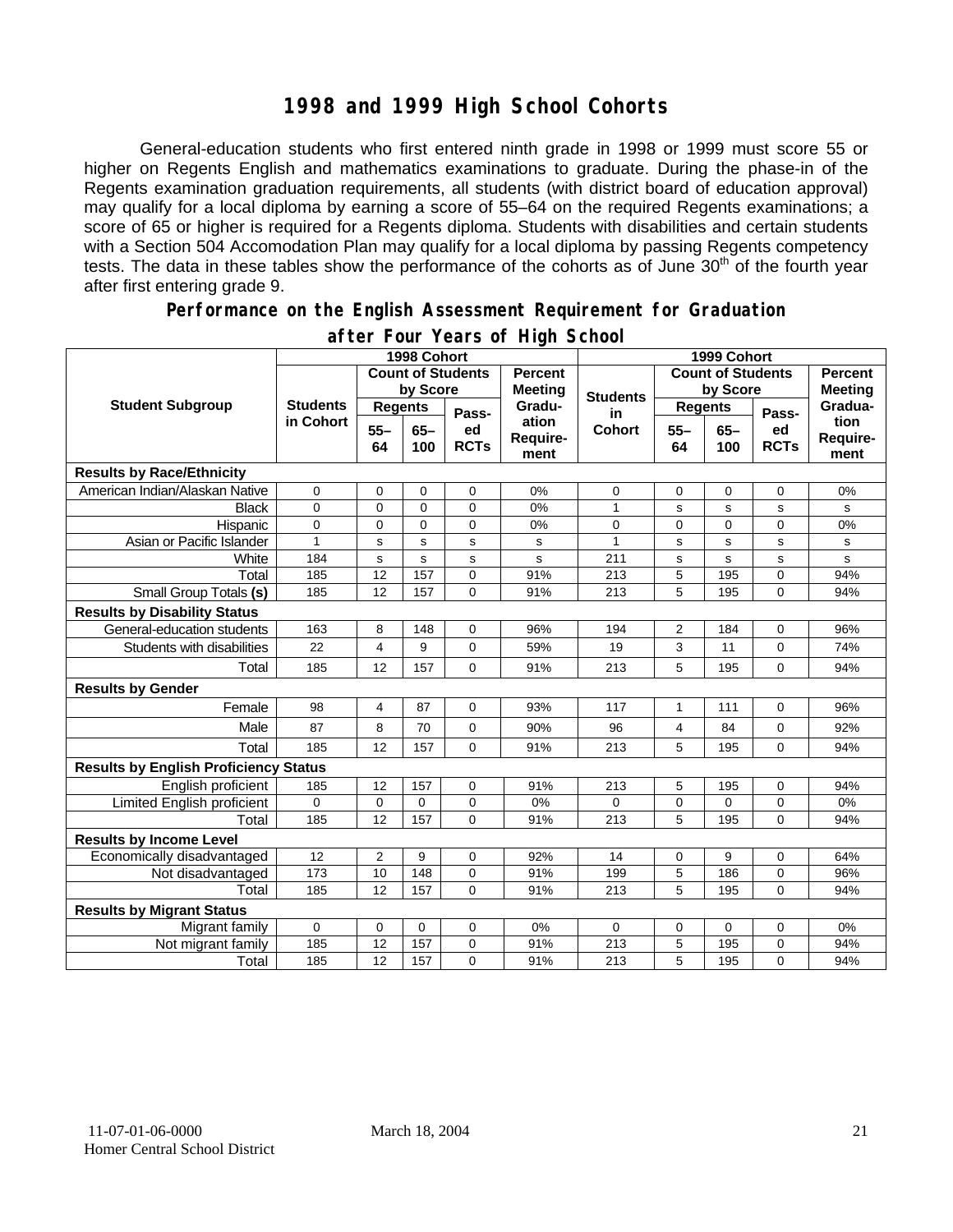#### **for Graduation after Four Years of High School 1998 Cohort 1999 Cohort Count of Students by Score Count of Students by Score** Student Subgroup Students **Busicial Students Regents Regents Students Regents Regents in Cohort 55– 64 65– 100 Passed RCTs Percent Meeting Graduation Requirement Students in Cohort 55– 64 65– 100 Passed RCTs Percent Meeting Graduation Requirement Results by Race/Ethnicity**  American Indian/Alaskan Native 0 0 0 0 0% 0 0 0 0 0% Black | 0 | 0 | 0 | 0 | 0% | 1 | s | s | s | s Hispanic 0 0 0 0 0% 0 0 0 0 0% Asian or Pacific Islander 1 s s s s s s 1 s s s s s White | 184 | s | s | s | s | 211 | s | s | s | s

# **Performance on the Mathematics Assessment Requirement**

| White                                        | 184      | s              | s              | s              | s     | 211      | s        | s        | s            | s   |
|----------------------------------------------|----------|----------------|----------------|----------------|-------|----------|----------|----------|--------------|-----|
| Total                                        | 185      | 12             | 154            | 3              | 91%   | 213      | 13       | 176      | 9            | 93% |
| Small Group Totals (s)                       | 185      | 12             | 154            | 3              | 91%   | 213      | 13       | 176      | 9            | 93% |
| <b>Results by Disability Status</b>          |          |                |                |                |       |          |          |          |              |     |
| General-education students                   | 163      | 10             | 144            | $\mathbf 0$    | 94%   | 194      | 11       | 172      | 0            | 94% |
| Students with disabilities                   | 22       | $\overline{2}$ | 10             | 3              | 68%   | 19       | 2        | 4        | 9            | 79% |
| Total                                        | 185      | 12             | 154            | 3              | 91%   | 213      | 13       | 176      | 9            | 93% |
| <b>Results by Gender</b>                     |          |                |                |                |       |          |          |          |              |     |
| Female                                       | 98       | 5              | 88             | $\Omega$       | 95%   | 117      | 8        | 101      | $\mathbf{1}$ | 94% |
| Male                                         | 87       | $\overline{7}$ | 66             | 3              | 87%   | 96       | 5        | 75       | 8            | 92% |
| Total                                        | 185      | 12             | 154            | 3              | 91%   | 213      | 13       | 176      | 9            | 93% |
| <b>Results by English Proficiency Status</b> |          |                |                |                |       |          |          |          |              |     |
| English proficient                           | 185      | 12             | 154            | 3              | 91%   | 213      | 13       | 176      | 9            | 93% |
| Limited English proficient                   | $\Omega$ | $\Omega$       | $\Omega$       | $\Omega$       | 0%    | $\Omega$ | $\Omega$ | $\Omega$ | $\Omega$     | 0%  |
| Total                                        | 185      | 12             | 154            | 3              | 91%   | 213      | 13       | 176      | 9            | 93% |
| <b>Results by Income Level</b>               |          |                |                |                |       |          |          |          |              |     |
| Economically disadvantaged                   | 12       | 3              | $\overline{7}$ | 1              | 92%   | 14       | $\Omega$ | 9        | 1            | 71% |
| Not disadvantaged                            | 173      | 9              | 147            | $\overline{2}$ | 91%   | 199      | 13       | 167      | 8            | 94% |
| Total                                        | 185      | 12             | 154            | 3              | 91%   | 213      | 13       | 176      | 9            | 93% |
| <b>Results by Migrant Status</b>             |          |                |                |                |       |          |          |          |              |     |
| Migrant family                               | $\Omega$ | 0              | $\Omega$       | 0              | $0\%$ | $\Omega$ | $\Omega$ | 0        | $\Omega$     | 0%  |
| Not migrant family                           | 185      | 12             | 154            | 3              | 91%   | 213      | 13       | 176      | 9            | 93% |
| Total                                        | 185      | 12             | 154            | 3              | 91%   | 213      | 13       | 176      | 9            | 93% |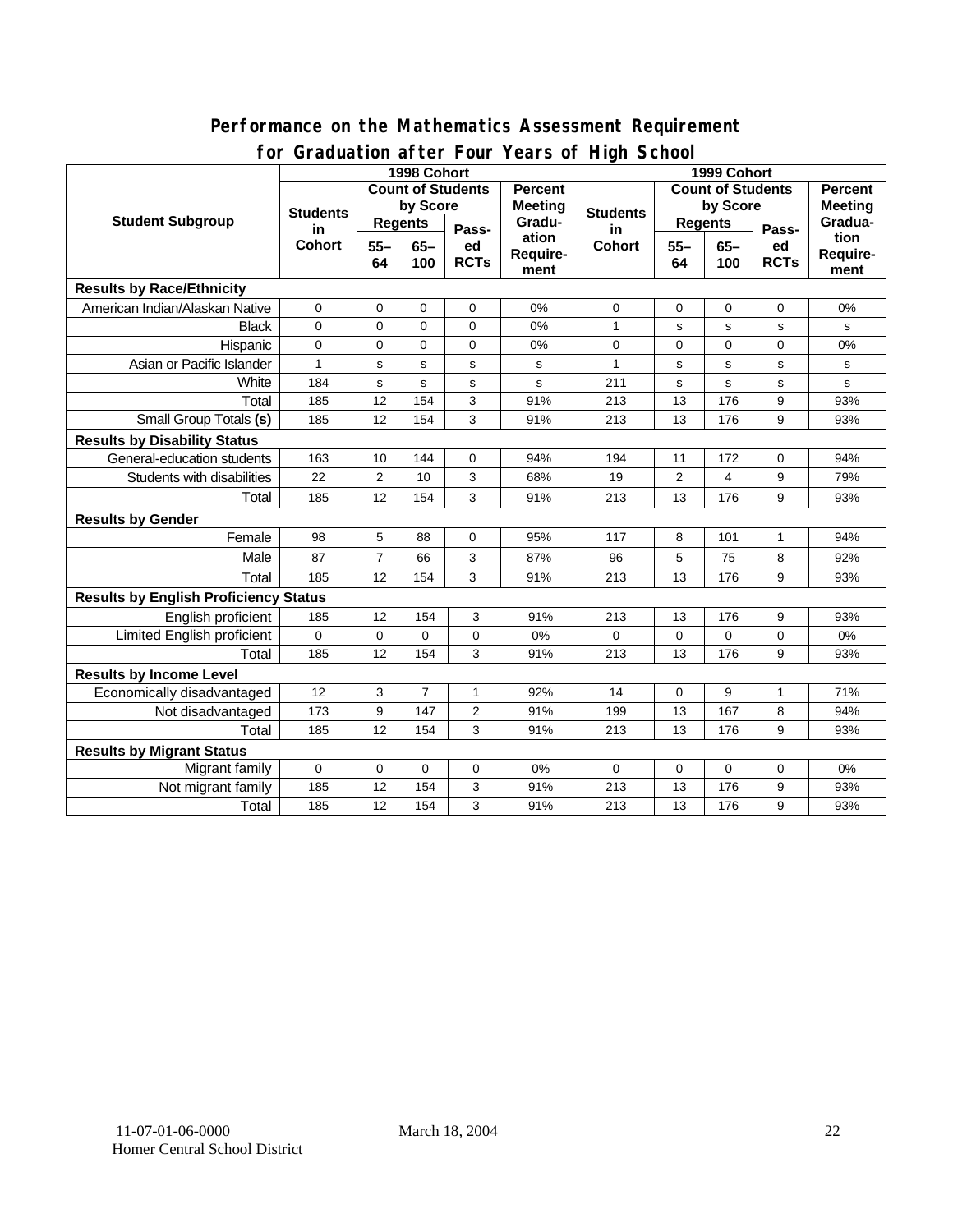### **Cohort Graduation Rates**

Students were counted as graduates in the first two columns of this table if they earned a local diploma with or without a Regents endorsement by June 30<sup>th</sup> of the fourth year after first entering grade 9 and in the second two columns if they earned a local diploma with or without a Regents endorsement by August 31<sup>st</sup> of the fourth year after first entering grade 9. The graduation-rate cohort includes students who transferred to general education development (GED) programs. These students were not counted in the 1998 district accountability cohort for English and mathematics.

|                                              |                                         | 1998 Cohort as of<br>June 30, 2002 | 1998 Cohort as of<br><b>August 31, 2002</b> |                    |  |  |  |  |
|----------------------------------------------|-----------------------------------------|------------------------------------|---------------------------------------------|--------------------|--|--|--|--|
| <b>Student Subgroup</b>                      | <b>Graduation</b><br><b>Rate Cohort</b> | Graduation<br>Rate                 | <b>Graduation</b><br><b>Rate Cohort</b>     | Graduation<br>Rate |  |  |  |  |
| <b>Results by Race/Ethnicity</b>             |                                         |                                    |                                             |                    |  |  |  |  |
| American Indian/Alaskan Native               | 0                                       | 0%                                 | 0                                           | 0%                 |  |  |  |  |
| <b>Black</b>                                 | $\overline{0}$                          | 0%                                 | $\Omega$                                    | 0%                 |  |  |  |  |
| Hispanic                                     | $\mathbf 0$                             | $0\%$                              | $\mathbf 0$                                 | 0%                 |  |  |  |  |
| Asian or Pacific Islander                    | 1                                       | s                                  | 1                                           | s                  |  |  |  |  |
| White                                        | 184                                     | s                                  | 185                                         | s                  |  |  |  |  |
| Total                                        | 185                                     | 90%                                | 186                                         | 89%                |  |  |  |  |
| Small Group Totals (s)                       | 185                                     | 90%                                | 186                                         | 89%                |  |  |  |  |
| <b>Results by Disability Status</b>          |                                         |                                    |                                             |                    |  |  |  |  |
| General-education students                   | 163                                     | 93%                                | 164                                         | 92%                |  |  |  |  |
| Students with disabilities                   | 22                                      | 68%                                | 22                                          | 68%                |  |  |  |  |
| Total                                        | 185                                     | 90%                                | 186                                         | 89%                |  |  |  |  |
| <b>Results by Gender</b>                     |                                         |                                    |                                             |                    |  |  |  |  |
| Female                                       | 98                                      | 94%                                | 98                                          | 94%                |  |  |  |  |
| Male                                         | 87                                      | 85%                                | 88                                          | 84%                |  |  |  |  |
| Total                                        | 185                                     | 90%                                | 186                                         | 89%                |  |  |  |  |
| <b>Results by English Proficiency Status</b> |                                         |                                    |                                             |                    |  |  |  |  |
| English proficient                           | 185                                     | 90%                                | 186                                         | 89%                |  |  |  |  |
| Limited English proficient                   | $\mathbf 0$                             | 0%                                 | $\Omega$                                    | 0%                 |  |  |  |  |
| Total                                        | 185                                     | 90%                                | 186                                         | 89%                |  |  |  |  |
| <b>Results by Income Level</b>               |                                         |                                    |                                             |                    |  |  |  |  |
| Economically disadvantaged                   | 12                                      | 92%                                | 12                                          | 92%                |  |  |  |  |
| Not disadvantaged                            | 173                                     | 90%                                | 174                                         | 89%                |  |  |  |  |
| Total                                        | 185                                     | 90%                                | 186                                         | 89%                |  |  |  |  |
| <b>Results by Migrant Status</b>             |                                         |                                    |                                             |                    |  |  |  |  |
| Migrant family                               | $\mathbf 0$                             | 0%                                 | $\Omega$                                    | 0%                 |  |  |  |  |
| Not migrant family                           | 185                                     | 90%                                | 186                                         | 89%                |  |  |  |  |
| Total                                        | 185                                     | 90%                                | 186                                         | 89%                |  |  |  |  |